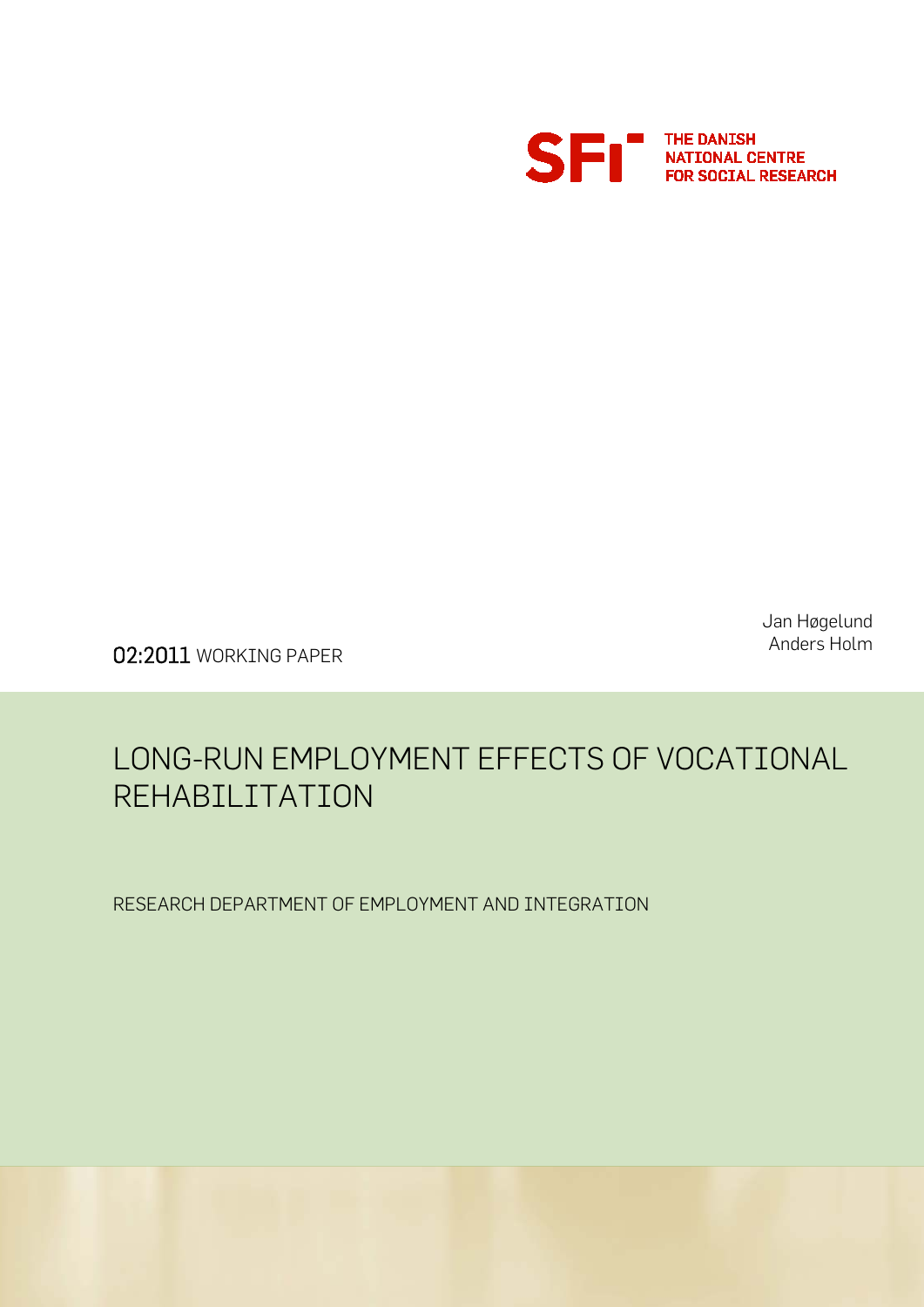# LONG-RUN EMPLOYMENT EFFECTS OF VOCATIONAL REHABILITATION

Jan Høgelund Anders Holm

Research Department of Employment and Integration Working Paper 02:2011

The Working Paper Series of The Danish National Centre for Social Research contain interim results of research and preparatory studies. The Working Paper Series provide a basis for professional discussion as part of the research process. Readers should note that results and interpretations in the final report or article may differ from the present Working Paper. All rights reserved. Short sections of text, not to exceed two paragraphs, may be quoted without explicit permission provided that full credit, including ©-notice, is given to the source.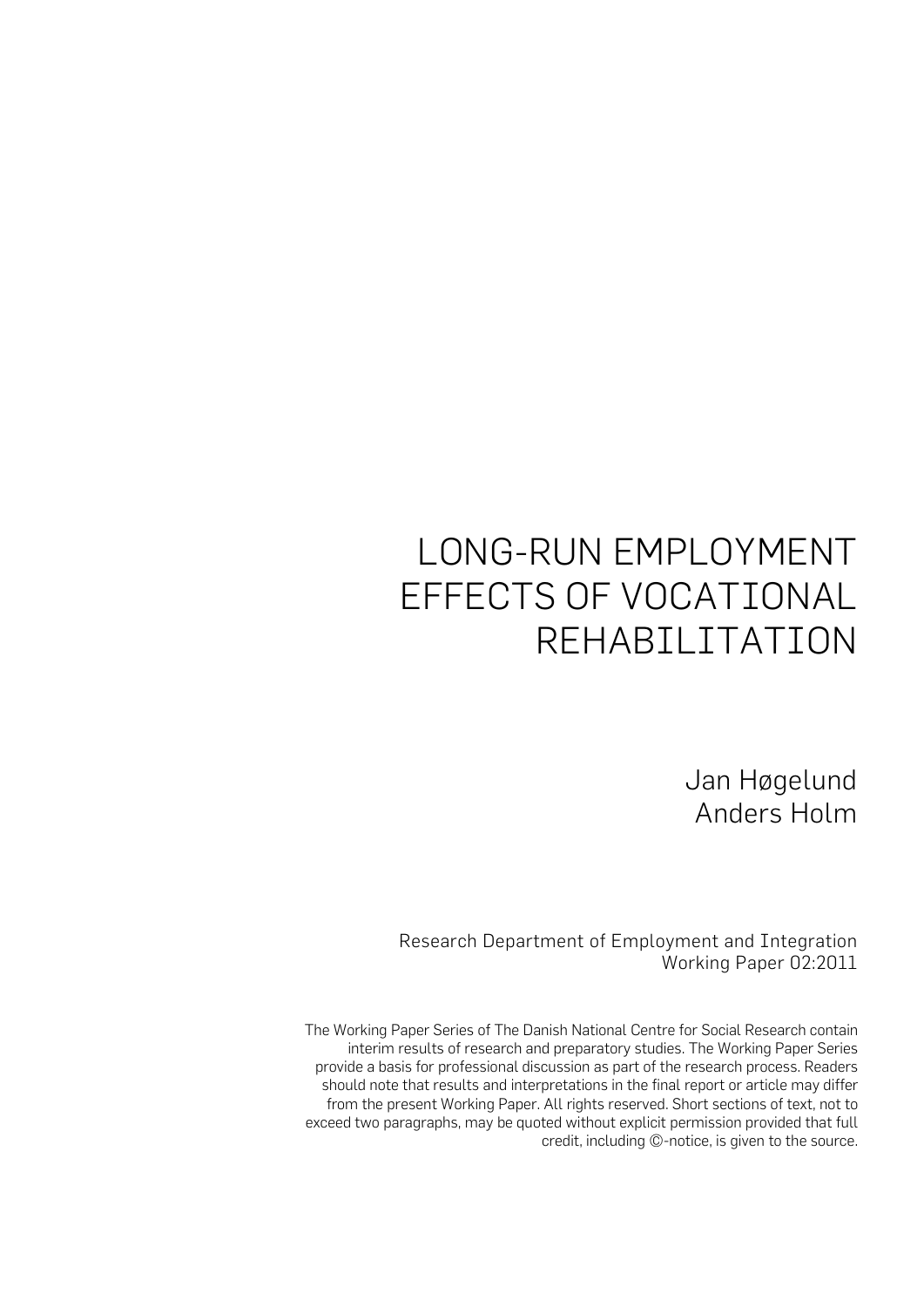### **Long-Run Employment Effects of Vocational Rehabilitation**

February 2011

Jan Høgelund

The Danish National Centre for Social Research, Herluf Trolles Gade 11, DK-1052 Copenhagen K, Denmark

Fax: +45-3348-0833, E-mail: jh@sfi.dk

Anders Holm

School of Education, University of Aarhus, Tuborgvej 164, DK-2400 Copenhagen NV, Denmark Fax: +45-8888-9960, E-mail: aholm@dpu.dk

\_\_\_\_\_\_\_\_\_\_\_\_\_\_\_\_\_\_\_\_\_\_\_\_\_\_\_\_\_\_\_\_\_\_\_\_\_\_\_\_\_\_\_\_\_\_\_\_\_\_\_\_\_\_\_\_\_\_\_\_\_\_\_\_\_\_\_\_\_\_\_\_\_\_\_

#### **Abstract**

Previous studies find that vocational rehabilitation in terms of education has no or even a negative effect on long-term sick-listed employees' probability of returning to work. This paper extends previous analyses by assessing the employment effect, using both a return-to-work measure and a measure of the subsequent employment duration. With data on 637 Danish long-term sick-listed employees, we simultaneously estimate a random effects hazards rate model comprising four durations: (1) the duration until participation in an educational measure, (2) the duration until returning to work for the pre-sick leave employer, (3) the duration until returning to work for a new employer, and (4) the duration of the employment after returning to work for a new employer. In line with previous studies, we find that educational measures have a negative effect on the sicklisted employees' probability of returning to work for a new employer. However, our findings do not support the hypothesis that educational measures increase the employment duration of sicklisted employees after they have returned to work for a new employer.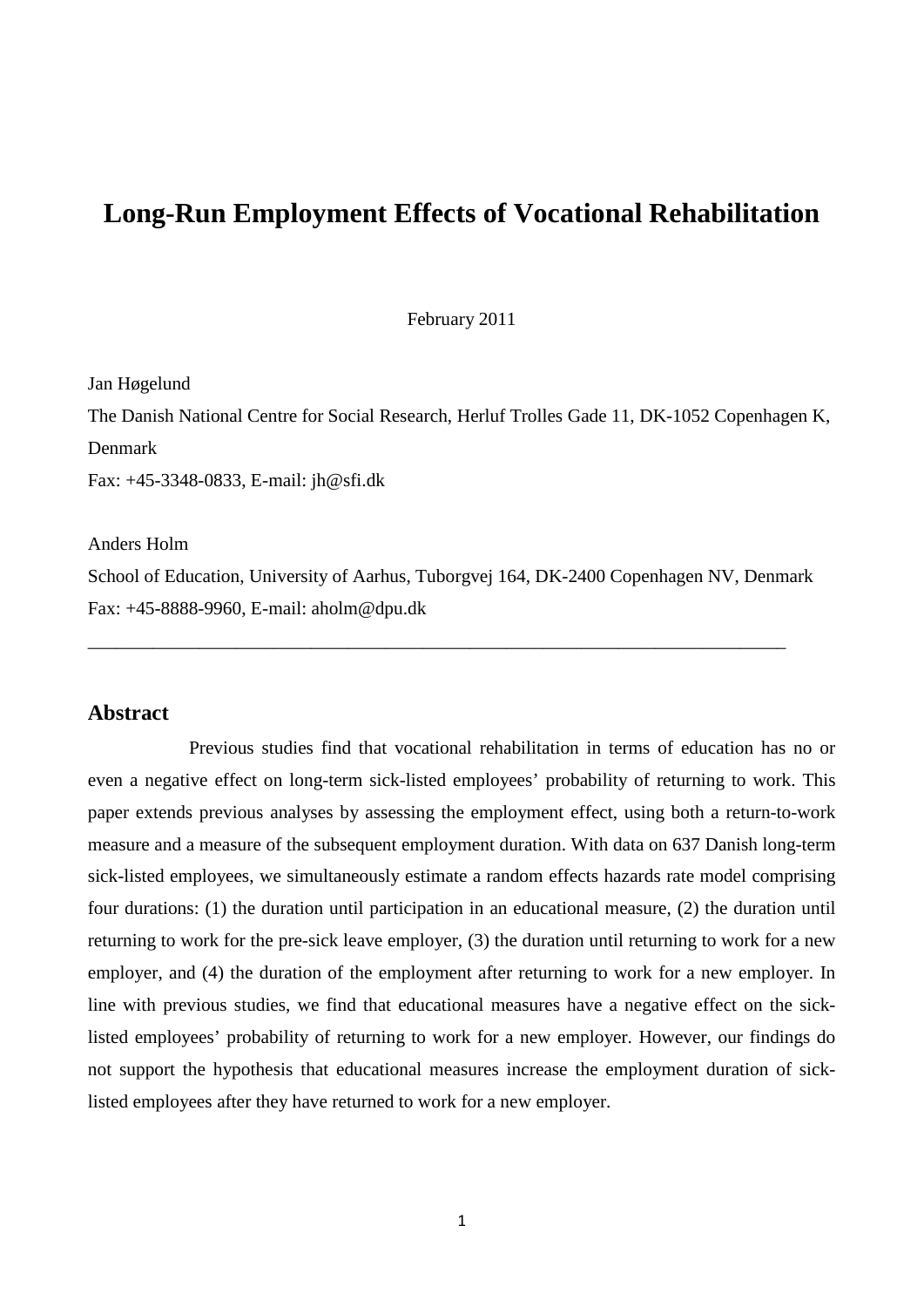#### **1. Introduction**

Many countries use vocational rehabilitation to reduce the problem of health related labour market exit. However, the evidence about the employment effect of vocational rehabilitation is mixed. While the literature provides mixed evidence about the employment effect of vocational rehabilitation in general, studies of vocational rehabilitation in terms of education suggest that these measures at best have no (Høgelund and Holm 2005; 2009) or even a negative employment effect (Frölich, Heshmati and Lechner, 2004) (see section 2). Given the anticipated human capital effects of education, these findings are surprising.

The lack of an employment effect may simply indicate that educational measures on average have only a limited effect, perhaps because some vocational rehabilitation measures are more effective than others or because certain types of vocational rehabilitation yield positive employment effects for only some people. However, the mixed findings could also be related to methodological problems. Many studies assess the employment effect of vocational rehabilitation in terms of whether it increases the probability of returning to work. Even though return-to-work measures are widely accepted, they do not necessarily give a correct assessment of sick-listed or work-injured people's labour market attachment in the long run (Butler, Johnson, Baldwin, 1995).

This paper adds to the existing literature by extending the traditional assessment of employment effects of educational measures. In contrast to previous studies, we measure the employment effect by using not only a return-to-work measure but also a measure of the employment duration after returning to work. Using Danish panel data of 637 long-term sick-listed employees, we estimate a random effects hazards rate model with four durations: (1) the duration until enrolment in education, (2) the duration until returning to work for the pre-sick leave employer, (3) the duration until returning to work for a new employer, and (4) the duration of this employment.

In line with previous studies we find that participation in education does not increase the sick-listed employees' probability of returning to work. Neither do our findings support the hypothesis that educational measures increase the employment duration of employees returning to work after a long-term sick leave period.

The paper is organised as follows. Section 2 surveys the literature on employment effects of vocational rehabilitation and section 3 outlines the most important characteristics of the Danish sick leave policy. Section 4 presents our empirical strategy, and section 5 describes our data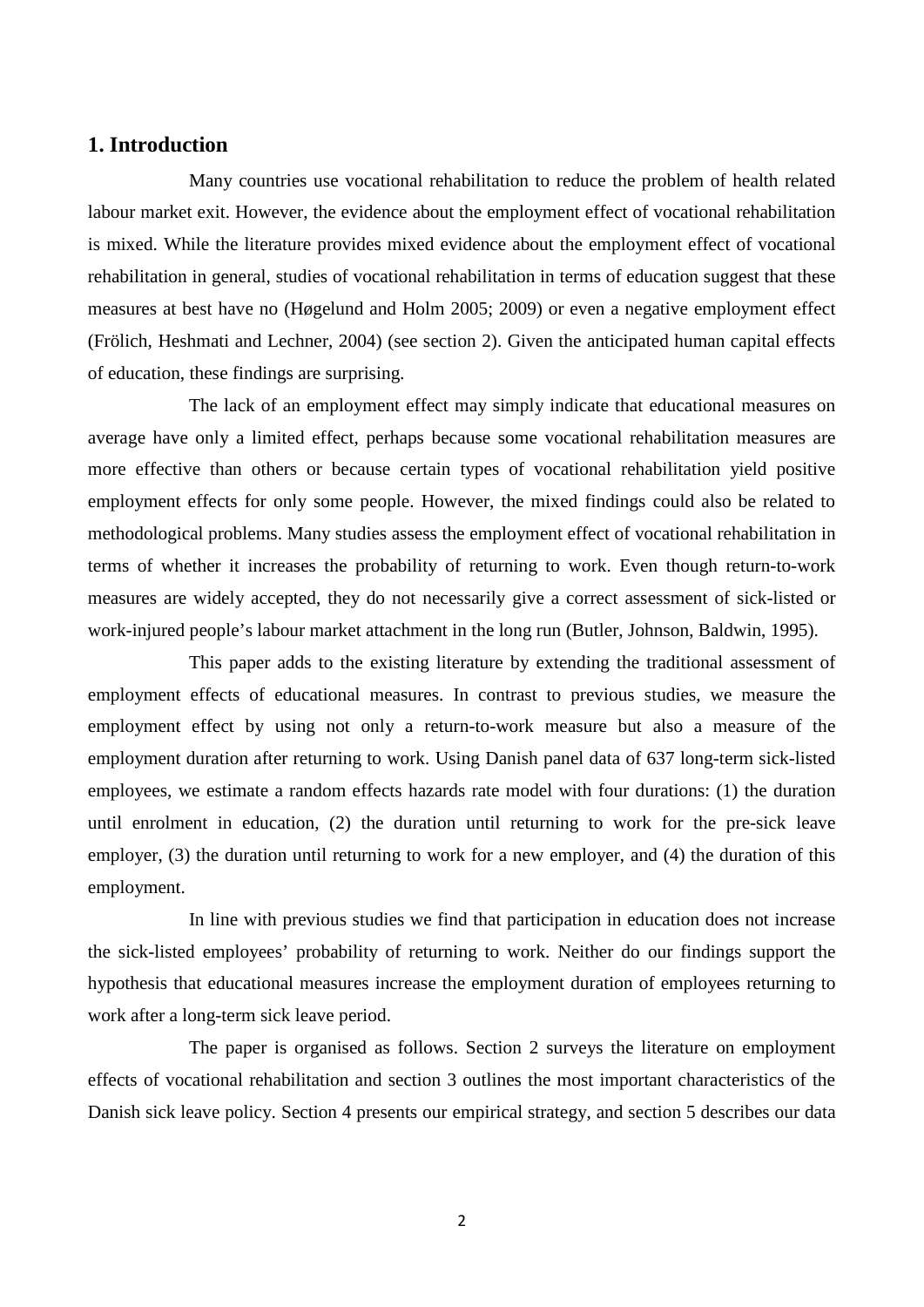and shows some descriptive statistics. Section 6 presents the findings of our analysis, and section 7 concludes.

#### **2. Previous studies**

.<br>-

North American studies have predominantly assessed employment effects of vocational rehabilitation in a cost-benefit framework (e.g. Berkowitz et. al., 1988; Dean and Dolan, 1991; Lewis et. al., 1992; Wood and Morrison, 1997; Dean, Dolan and Schmidt, 1999). These studies suggest that the benefits of vocational rehabilitation in terms of increased labour market earnings clearly exceed program costs. An earnings effect may consist of a wage effect (the treatment increases the wages of employed people) and an employment effect (the treatment increases the employment chance of unemployed people), or both. Consequently, the cost-benefit studies are not directly comparable to our study, as the cost-benefit studies do not distinguish between employment and wage effects. $<sup>1</sup>$  $<sup>1</sup>$  $<sup>1</sup>$ </sup>

In addition, none of the cost-benefit studies distinguished between educational measures and other measures such as job training and job counselling. Positive employment or earning effects of job training and job counselling may therefore hide negative employment effects of educational measures.

Several studies have assessed whether participation in vocational rehabilitation increases the probability of returning to work (Allingham and Hyatt, 1995; Heshmati and Engström, 2001; Frölich, Heshmati and Lechner, 2004; Aakvik, Heckman and Vytlacil, 2005; Høgelund and Holm, 2005, 2009). All of these studies took account of unobserved differences between treated and untreated individuals (or performed matching on observables). Three studies measured the effect of vocational rehabilitation without distinguishing between different types of measures. A Swedish study of 8,839 long-term sick-listed individuals found that vocational rehabilitation had a positive employment effect (Heshmati and Engström, 2001). In contrast, a Canadian study of 6,613 permanently injured employees found that participation in vocational rehabilitation harmed the participants' employment chance (Allingham and Hyatt 1995). Similarly, in a study of 1,924 Norwegian long-term sick-listed women, Aakvik, Heckman and Vytlacil (2005) found that participation in vocational rehabilitation reduced the chance of returning to work.

<span id="page-4-0"></span><sup>&</sup>lt;sup>1</sup> The literature surveys of LaLonde (1995) and Heckman, LaLonde and Smith (1999) suggest that the majority of the reported cost-benefit effects are related to an employment effect rather than an earnings effect.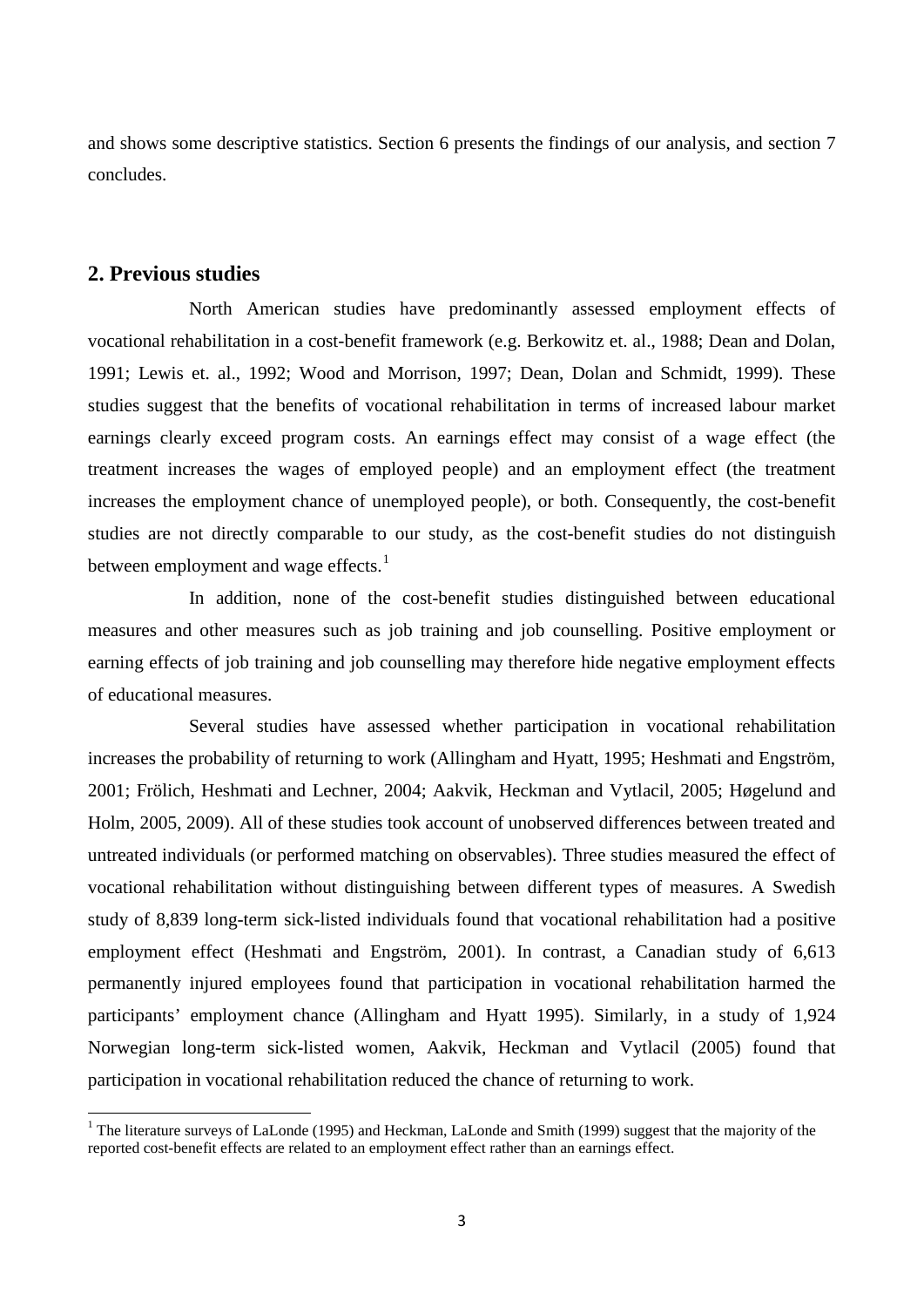Some studies have measured the return-to-work effect of educational measures (Frölich, Heshmati and Lechner, 2004; Høgelund and Holm, 2005, 2009). These studies suggest that education has no effect or even a negative effect. Frölich, Heshmati and Lechner (2004) studied 6,287 long-term sick-listed individuals, using a matching technique to compare the employment effect of five different vocational rehabilitation measures. The study showed that education had a strong and negative employment effect. While workplace rehabilitation was the most effective measure, it was no more effective than no treatment.

Høgelund and Holm (2005) studied 433 Danish long-term sick-listed employees with low-back pain. Using random effects hazard rate model, they estimated two effects of educational measures: an effect during participation (lock-in effect) and an effect of having ended the educational measure (ex-post effect). While educational measures had a strong and negative lock-in effect, the ex-post effect was close to zero and insignificant. A 2009 study by Høgelund and Holm comprised 646 Danish employees who had been sick-listed at least 3 months. The authors, who studied the effect of educational measures on the probability of returning to work for a new employer, also found a strong and negative lock-in effect and an ex-post effect close to zero.

In sum, the evidence about the employment effect of vocational rehabilitation is mixed. While the few existing studies of educational measures suggest that such measures do not increase long-term sick-listed employees' probability of returning to work, no one has studied whether educational measures have positive long-term employment effects.

#### **3. The Danish sick leave policy**

The Danish Sickness Benefit Act covers wage earners, self-employed and unemployed persons, and the act gives full wage compensation up to a ceiling corresponding to the maximum unemployment benefit. Often employers topup sickness benefits to match wages. A person can normally receive sickness benefits for up to 52 weeks within a period of 18 months, but the period may be extended in certain cases, e.g. if recovery is anticipated within half a year. The Sickness Benefit Act does not distinguish between work incapacity caused by non-work related circumstances and work-related circumstances. In the latter case, employees can claim a benefit under the workers' compensation scheme. This scheme operates independently of the sickness benefit scheme, and workers compensation benefits are paid on the top of sickness benefits.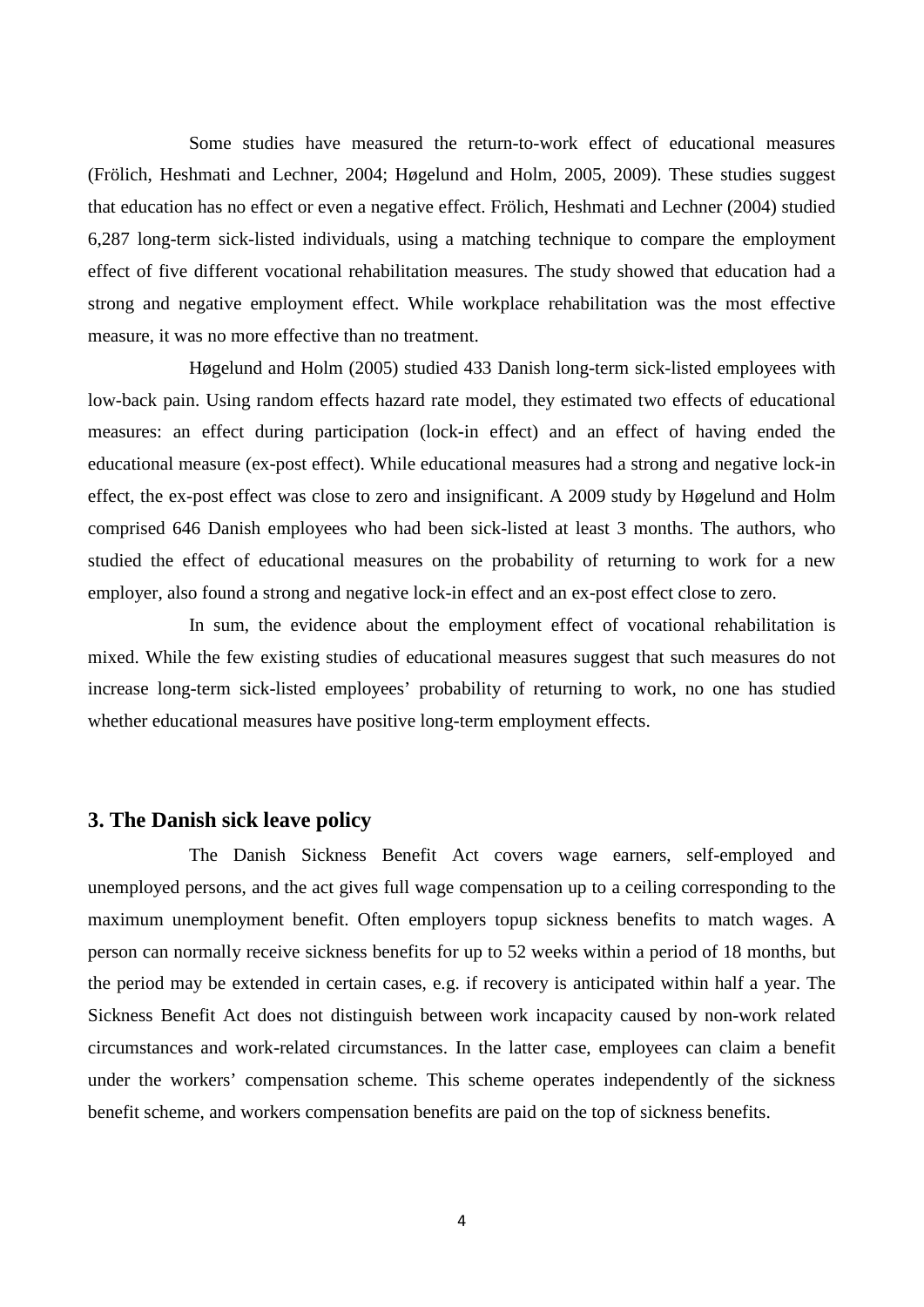Local authorities (municipalities) are responsible for payment of sickness benefits and case management. The authorities must assess all sickness benefit cases within at least eight weeks after the first day of work incapacity. Thereafter, the municipal case manager must perform followup assessments every fourth week in complicated cases or every eight weeks in uncomplicated cases (during the observation period of this study, follow-up assessments had to be performed after 13 weeks in all sickness benefit cases, and thereafter every 13 weeks). The purpose of the assessments is to verify that the sick-listed individual qualifies for benefit receipt and to return the sick-listed individual to the labour market as quickly as possible. Follow-up assessments must rely on updated medical, social, and vocational information, and they are to take place in cooperation with the sick-listed individual and other relevant agents such as the employer, medical experts, and vocational rehabilitation institutions.

To enhance return to work, the municipality can apply a broad range of vocational rehabilitation measures such as test of working capacity, economic support for workplace adaptations, reduced working hours with supplementary sickness benefits, job counselling, wage subsidised job training, and educational measures (ranging from courses lasting a few weeks to post-secondary education at the university level). Vocational rehabilitation last for up to five years. During this period the sick-listed individual is entitled to a vocational rehabilitation benefit of the same amount as the sickness benefit.

If a sick-listed person with lasting reduced working capacity (despite medical and vocational treatment) is unable to work in an ordinary job, the municipality may refer the sick-listed employee to a permanent wage-subsidised job (*flexjob*). In such a job the working conditions are individually tailored to meet the individual's reduced working capacities, e.g. by reducing working hours and job demands. If the disabled individual is too incapacitated to work in a wage-subsidised job, the municipality must award a disability benefit.

#### **4. Empirical strategy**

To study the employment effect of educational measures, we apply a structural duration analysis framework (hazard rate model). Our model comprises four durations: (1) the duration until participation in an educational measure, (2) the duration until returning to work for the pre-sick leave employer, (3) the duration until returning to work for a new employer, and (4) the duration of the employment after returning to work for a new employer.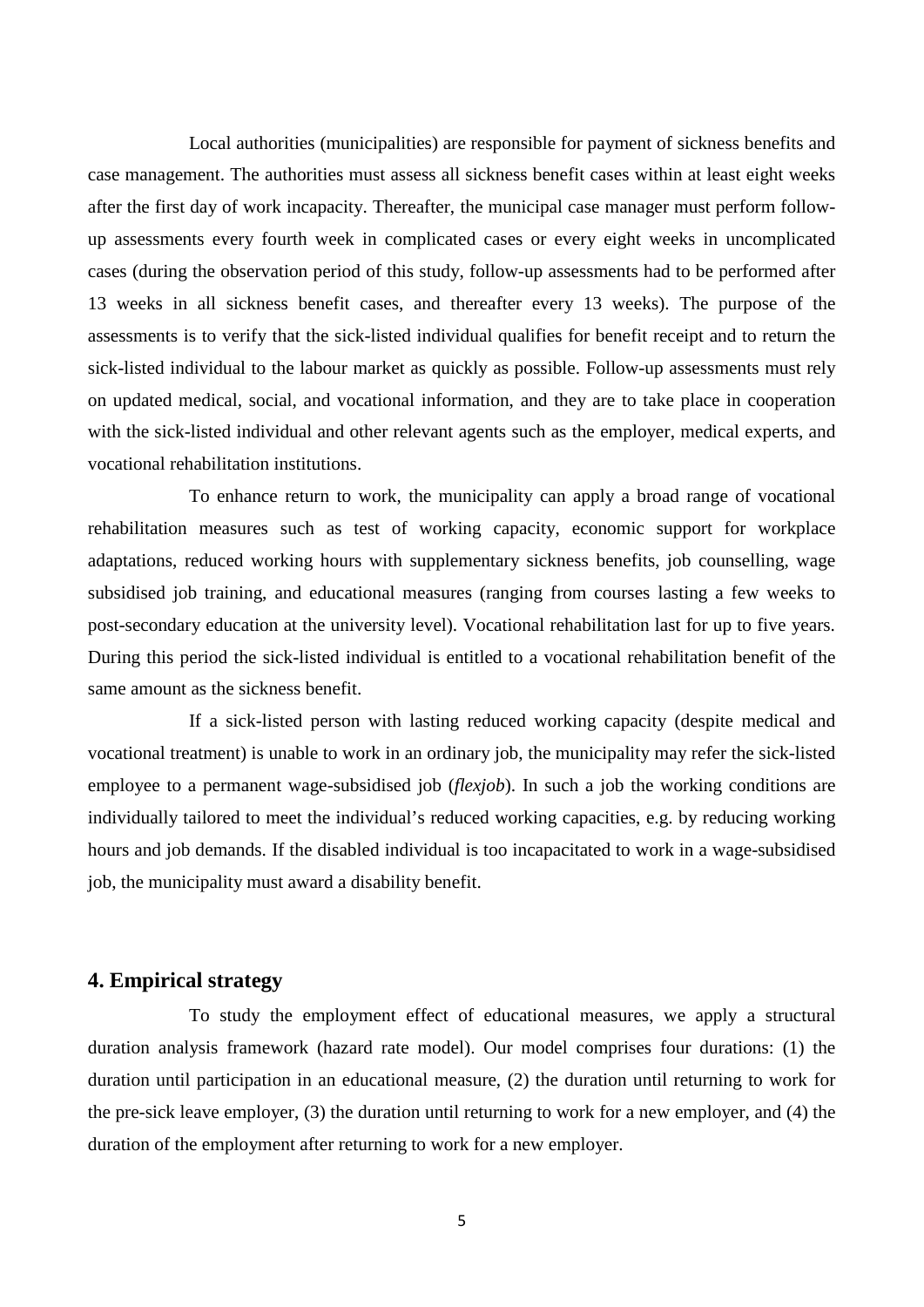Often municipalities refer sick-listed employees to educational measures when returning to work for the pre-sick leave employer is no longer possible. Therefore, individuals participating in educational measures not only return to work for a new employer more often than individuals who do not participate in education but they also return to work later (see section 5). Thus a comparison of return-to-work rates of individuals participating in education and individuals who do not participate may lead to biased estimates of the treatment effect. Therefore, we include two return-to-work durations in our model: the duration until returning to work for the pre-sick employer and until returning to work for a new employer, respectively. These two are competingrisk durations, i.e. when a sick-listed employee returns to work for the pre-sick leave employer, the employee can no longer return to work for a new employer, and vice versa.

In our data only five sick-listed employees who participated in an educational measure returned to work for the pre-sick employer, making it is impossible for us to identify how participation in education affects the duration until returning to work for the pre-sick leave employer. Therefore, we estimate only the effect of education on the probability of returning to work for a new employer. In a similar vein, we estimate only our main effect of interest, the effect of education on the subsequent job duration for sick-listed employees returning to work for a new employer.

Using a piecewise constant hazard model with random effects (van den Berg, 2001), we formalise the way in which sick-listed employees' participation in education causally affects their probability of returning to work for a new employer and the duration of this employment. As we want to estimate two effects, i.e. the effect of educational measures on the hazard to work for a new employer and on the hazard out of this employment, we need two sources of exogenous variation in the hazard to education. We use two approaches to obtain such exogenous variation, the timing-of-event assumption and the instrumental variables (IV) method.

Abbring and van den Berg (2003, 2004) show that the hazard rate model with random effects yields an unbiased estimate of the causal treatment effect when individuals cannot completely anticipate the exact timing of their enrolment in the treatment. When this assumption is fulfilled, random or quasi-experimental variation between the expected and realised time until the treatment exists. When we condition on all relevant observed and unobserved information available to the sick-listed individual, the remaining variation in the timing until the treatment is random and the correlation between the residual timing of the treatment and any subsequent changes in the duration of the outcome must be causal. In our setting, the no-anticipation assumption implies that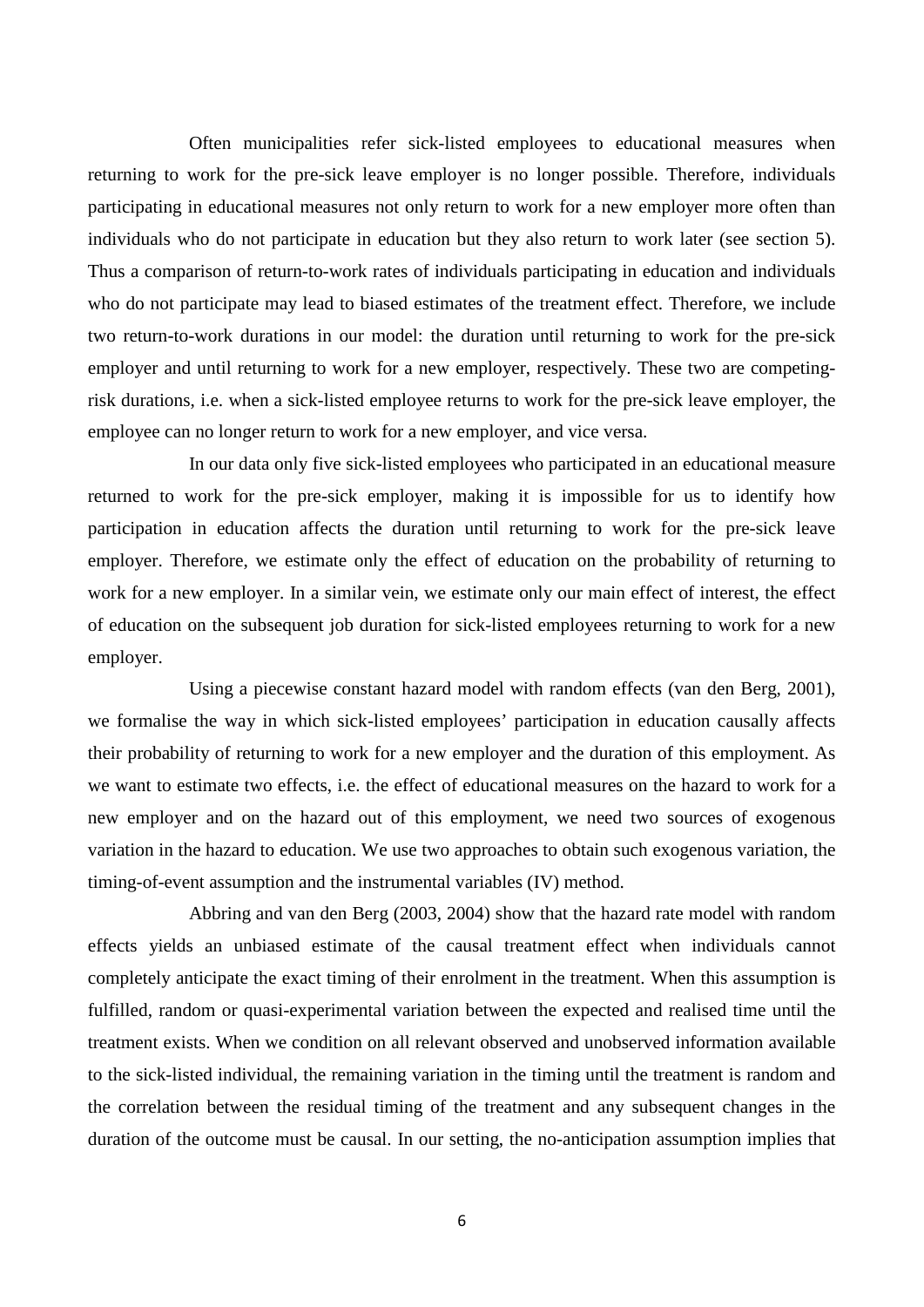we assume that the sick-listed employees, at the beginning of the sick leave, cannot anticipate the exact timing of their enrolment in educational measures. This does not preclude that the sick-listed employees have expectations of the likihood of different timings of educational measures. The sicklisted employees may know the distribution of the duration until enrolment in education, but they should not know exactly when their individual enrolment will take place. When we condition on all observed and unobserved factors we implicitly condition on the ability and information set available to the sick listed in order to determine his expectations on the timing of potential participation in education

There are good reasons for believing that the no-anticipation assumption is credible in our application. First, it is unlikely that an employee will consider participating in a specific type of education at the very beginning of a long-term sick-leave period. Instead, the employee will probably concentrate on his or her health condition and the possibilities of returning to work for either the pre-sick leave employer or a new employer. Second, even if the sick-listed employee is determined to enrol in an educational measure, participation demands the consent of the municipality (see section 3). Therefore, the sick-listed employee will know only whether participation in an educational measure is possible after the municipality has performed one or more follow-up assessments and made a decision about the sick-listed employee's participation in education. To enrol in education the sick-listed employee will often also need acceptance from an educational institution. Thus some of the time until enrolment must be unknown to the sick-listed individual at the out-set of the sick leave, meaning that the timing of enrolment is quasiexperimental (i.e. like throwing dice to determine the exact timing of enrolment into education). This quasi-experimental variation allows us to identify the employment effect of educational measures without exclusion restrictions (instrumental variables).

As a second method to obtain exogenous variation, we use the IV method. This method introduce exogenous variation in the treatment variable, here participation in education that is irrelevant in the outcome variable, here duration of employment after sick leave. This variation corresponds to partially randomizing sick-listed into education. We follow Aakvik, Heckman and Vytlacil (2005), who used the share of vocational rehabilitation applicants who did not participate in the vocational rehabilitation program as an instrument. In a similar vein, we exploit information about the municipalities' use of vocational rehabilitation. We assume that the municipalities' tendency to use vocational rehabilitation influences the selection of sick-listed employees to education, i.e. that a sick-listed employee's probability of participating in an educational measure is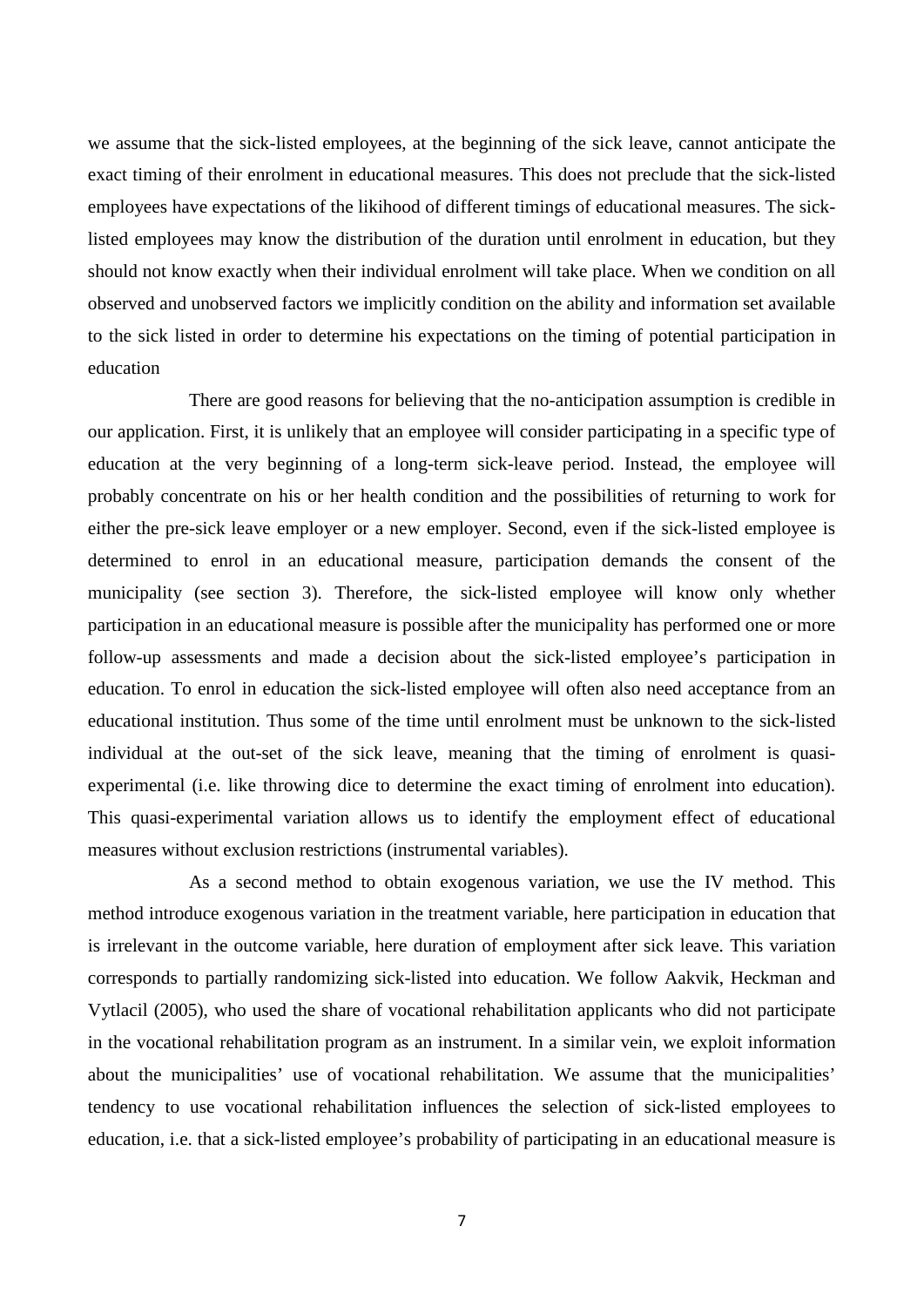positively correlated with the municipalities' use of vocational rehabilitation. We also assume that the municipalities' use of vocational rehabilitation does not influence the sick-listed employees' employment duration after returning to work for a new employer, except indirectly through the educational measure.

The validity of our instrument will be violated if it is correlated with a covariate that also affects the probability of returning to work. This problem will occur if municipalities' use of vocational rehabilitation is related to the demand for labour, meaning that municipalities in areas with a low labour demand often use vocational rehabilitation and vice versa. To handle this potential problem, we include the lagged regional unemployment rate as a time-varying covariate.

Conditional on observed covariates, the model consists of four parts describing (1) the transition to an education, (2) the transition to work for either the pre-sick leave employer or a new employer, (3) the transition out of the return-to-work employment, and (4) the distribution of unobserved effects.

The *participation* in education at a particular time is measured in months, and we specify the discrete time hazard rate into education as logistic<sup>[2](#page-9-0)</sup>:

$$
P(D_1(t) = d_1^t) = \frac{\exp(\delta_t + \beta_1 x_1 + \varepsilon_1)^{d_1^t}}{1 + \exp(\delta_t + \beta_1 x_1 + \varepsilon_1)}
$$

where

.<br>-

1 1 if entering into education in period 0 otherwise  $d_1^t = \begin{cases} 1 & \text{if entering into education in period } t \\ 0 & \text{otherwise.} \end{cases}$  $\overline{\mathcal{L}}$ 

Furthermore,  $x_i$  is a set of covariates affecting the transition to education, and  $\beta_1$  is a corresponding row vector of regression coefficients. The parameter  $\delta$ , is a time-specific intercept term that measures duration dependence in the transition rate to education, and  $\varepsilon_1$  is a random variable measuring the impact of unobserved covariates. As is customary in random effects hazard rate models, these covariates are assumed to be independent of observed covariates and constant throughout the duration until the sick-listed employee returns to work. To arrive at a parsimonious model, we assume that conditional on entering education the completion of education is exogenous, i.e. the duration of education is exogenous. Completion is indicated by:

<span id="page-9-0"></span> $2$  The logistic assumption is not a very restrictive parametric assumption (Han and Hausmann, 1990), and it allows for a very flexible modeling of the entire distribution of the different durations in our model.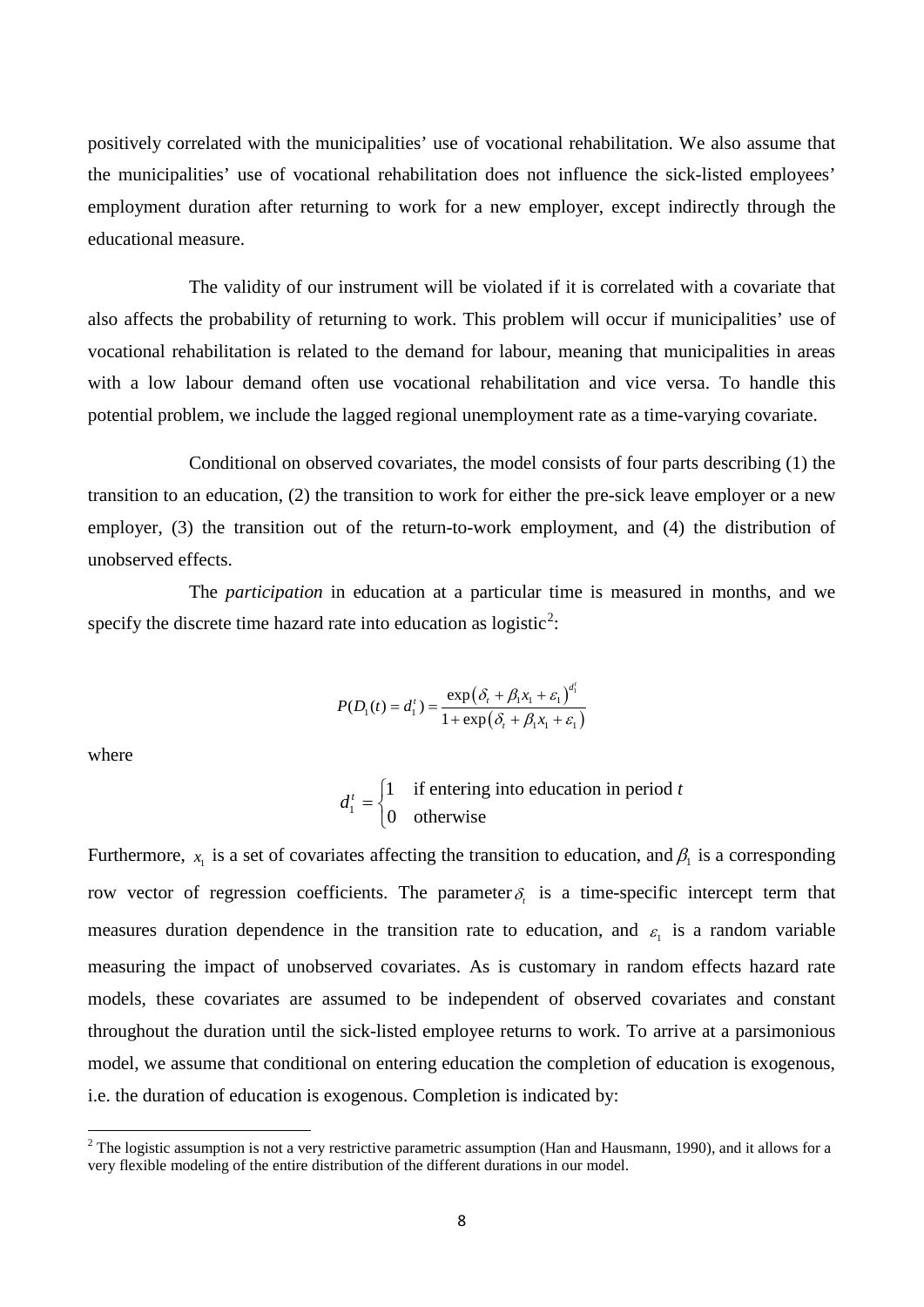2 1 if education is completed before period 0 otherwise.  $d_2^t = \begin{cases} 1 & \text{if education is completed before period } t \\ 0 & \text{otherwise.} \end{cases}$  $\overline{\mathcal{L}}$ 

An individual's probability of *returning to work* for the pre-sick leave employer or a new employer at time  $t_{rw}$  is:

$$
P(D_3(t) = j) = \frac{\exp(\delta_{21t} + \beta_{21}x_{21} + \varepsilon_{21})^{d'_{31}} \cdot \exp(\delta_{22t} + \gamma_{21}d'_1 + \gamma_{22}d'_2 + \beta_{22}x_{22} + \varepsilon_{22})^{d'_{31}}}{1 + \exp(\delta_{21t} + \beta_{21}x_{21} + \varepsilon_{21}) + \exp(\delta_{22t} + \gamma_{21}d'_1 + \gamma_{22}d'_2 + \beta_{22}x_{22} + \varepsilon_{22})}; j = 0, 1, 2,
$$

where

$$
j = 1 \Leftrightarrow d'_{31} = \begin{cases} 1 & \text{if returning to work for the pre-sick leave employer in period } t \\ 0 & \text{otherwise} \end{cases}
$$

$$
j = 2 \Leftrightarrow d'_{32} = \begin{cases} 1 & \text{if returning to work for a new employer in period } t \\ 0 & \text{otherwise} \end{cases}
$$

and  $x_{21}, x_{22}$  are observed covariates<sup>[3](#page-10-0)</sup>, and  $\beta_{21}, \beta_{22}$  are the corresponding row vector of regression coefficients. The coefficient  $\gamma_{i2}$ ,  $j = 1,2$  measures the impact of entering and completing education on the probability of returning to work for a new employer. Finally,  $\varepsilon_{21}$ ,  $\varepsilon_{22}$  denote the unobserved effects in the transition to work for the pre-sick leave employer and a new employer, respectively.

Conditional on returning to work for a new employer, the probability of *ending this employment* is:

$$
P(D_4(t') = d_4') = \frac{\exp\left(\delta_{3t} + \gamma_3 \mathbb{1}\left(\sum_{t=0}^{t=t_{\text{rav}}} d_2^t > 0\right) + \beta_3 x_3 + \varepsilon_3\right)^{d_4'}}{1 + \exp\left(\delta_{31t} + \gamma_3 \mathbb{1}\left(\sum_{t=0}^{t=t_{\text{rav}}} d_2^t > 0\right) + \beta_3 x_3 + \varepsilon_3\right)}
$$

where

<u>.</u>

$$
t' = t - t_{\text{true}}
$$
  

$$
d_4^{t'} = \begin{cases} 1 & \text{if terminating employment in period } t \\ 0 & \text{otherwise.} \end{cases}
$$

and where 1(.) is an indicator function equal to one when the term inside the bracket is true and zero otherwise.

The parameter of interest is  $\gamma_3$  measuring the effect of having completed an educational measure on the probability of terminating employment after having returned to work for

<span id="page-10-0"></span><sup>&</sup>lt;sup>3</sup> Note that the subscript from now on refers to number of sets of coefficients and regressors (and not the corresponding duration). We use this notation because we do not model the duration of the educational spell measured through  $d_2'$ .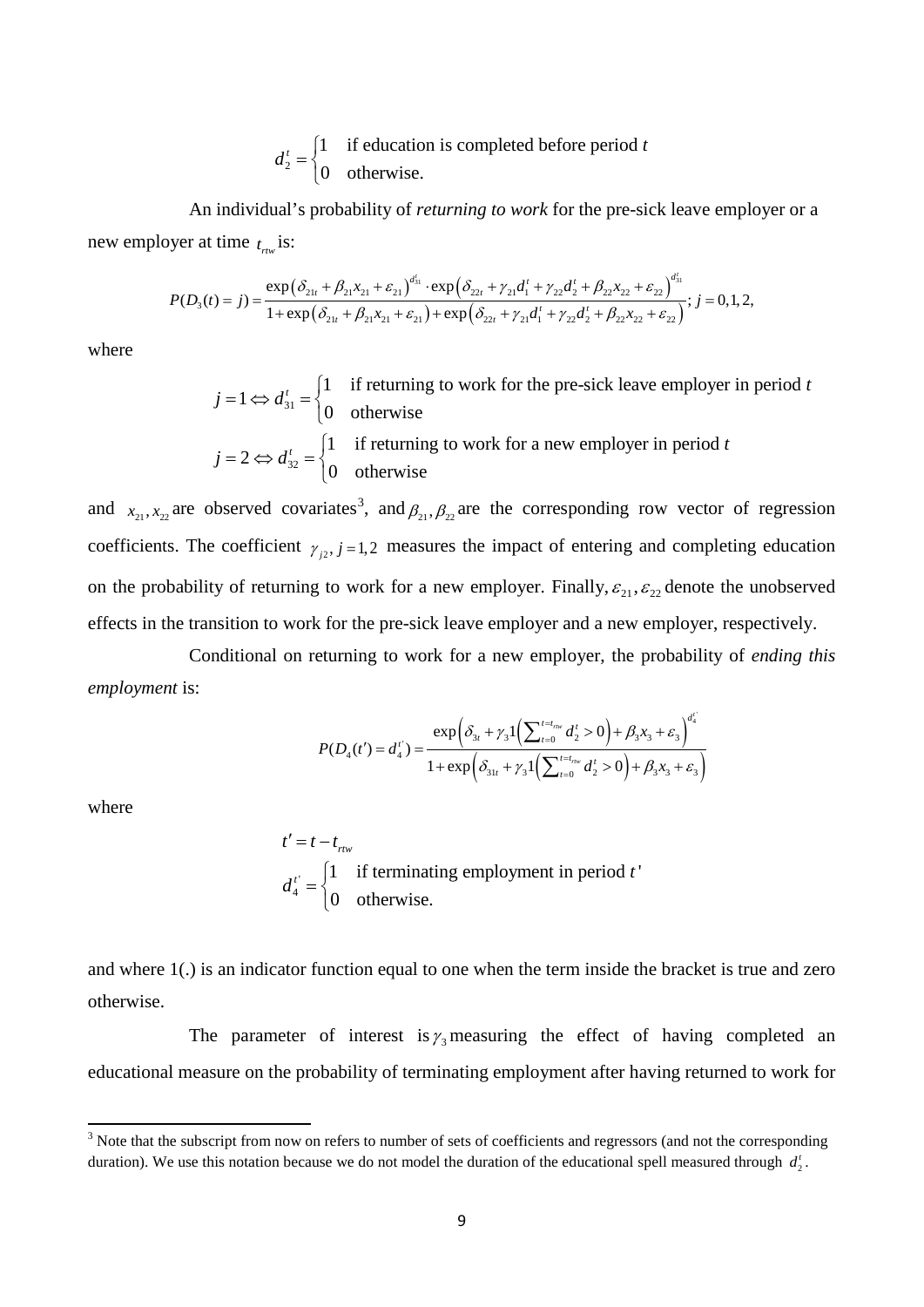a new employer. In addition, we are interested in the parameters  $\gamma_{21}$  and  $\gamma_{22}$ , measuring the effect of education on the probability of returning to work for a new employer.

The fourth part of the model is the *density of the unobserved effects*, which is denoted  $\varphi(\varepsilon); \varepsilon = \varepsilon_1, \varepsilon_2, \varepsilon_3$ . Then choosing a multivariate density allowing the random effects to be correlated becomes possible. We return to this issue below.

Denoting the discrete duration until either return to work or censoring as  $T_i$ , we arrive at the following individual contribution to the log-likelihood function:

$$
\ln L_i = \ln \left[ \int \varphi(\varepsilon) \prod_{t=1}^{T_i} P(D_1(t) = d_1)^{1-d_1'} \times P(D_3(t) = j) \times P(D_4(t') = d_4') \partial \varepsilon \right]
$$
(1)

(1) is a mixture model with a logit model of entering education, a multinomial model of returning to work for either the pre-sick leave employer or a new employer, and a logit model of terminating the employment.

To estimate (1), we need to numerically integrate out the distribution of the unobserved effects. We do this by approximating the unknown distribution of random effects by a discrete distribution with a finite number of mass points, according to Heckman and Singer (1984), and sum over the number of mass-points during the estimation. We use an approach by which the data can determine both the location of the mass-points and their weights, leading to a very flexible correlation structure between the four random variables representing unobserved heterogeneity, see van den Berg, Holm and van Ours (2002).

#### **5. Data and descriptive statistics**

We use panel data of employees aged 18 to 55 who were continuously sick-listed for at least three months in 1995. The 1,063-person sample was drawn in the 24 largest municipalities in Denmark and it consists of two groups. One group of 619 employees was sick-listed with lowback pain disorders. The employees were interviewed by telephone four times: on average 5½ months after the first day of work incapacity, 13 months after, 25 months after, and on average 57 months after the first day of work incapacity. Five hundred twenty nine sick-listed employees participated in the first interview (85 percent). The 454 persons who also participated in the second interview (86 percent) are included in our sample.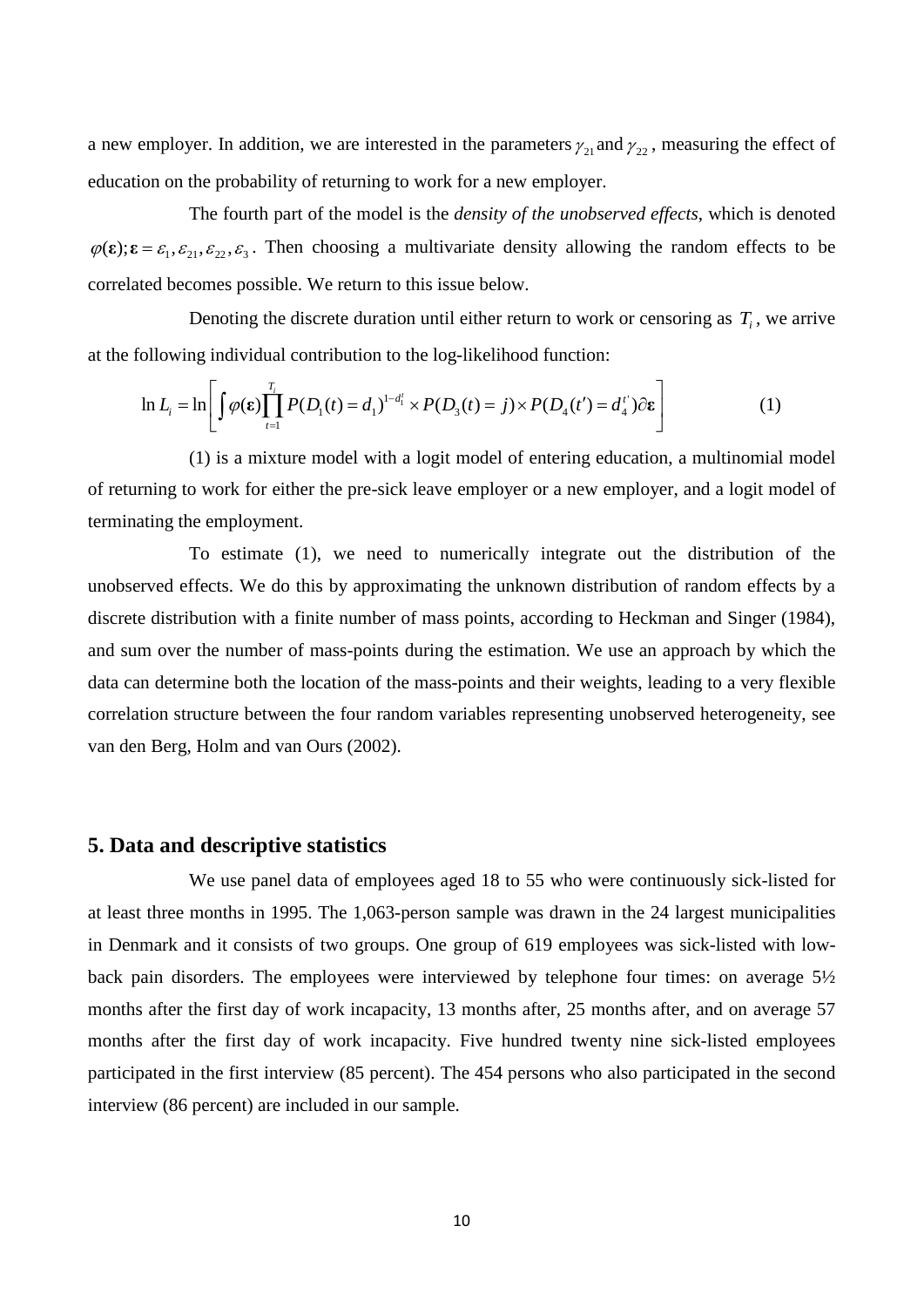Another group of 444 sick-listed employees with disorders other than low-back pain were interviewed twice: on average 5 months and 25 months after the first day of sick leave. Three hundred persons participated in the first interview (68 percent). The 233 persons who also participated in the second interview (78 percent) are included in our sample.

In total, our data includes 687 persons, 454 persons with low-back pain disorders and 233 with other disorders. We exclude 32 persons with missing or incorrect information on the dependent variables (41) or on the covariates (9), meaning that the sample consists of 637 persons.

#### *Dependent variables*

<u>.</u>

Our empirical model comprises four outcome durations measured in months after the first day of work incapacity, the duration until: (1) the duration until enrolment in education, (2) the duration until returning to work for the pre-sick leave employer, (3) the duration until returning to work for a new employer, and, for those returning to work for a new employer, (4) the duration of this employment (see section 5). Forty-eight percent of the sample (305 persons) returned to work; of those, 52 percent returned to work for a new employer (160 persons) and 48 percent returned to work for the pre-sick leave employer (145 persons).

The data lacks information about the employment duration for 10 individuals returning to work for a new employer. We have censored these cases at the time of returning to work, meaning that they do not contribute to the estimation of the duration of the return-to-work employment. Consequently, our estimations are based on 637 individuals in the education duration and the two return-to-work durations and 150 individuals in the employment duration.

Educational measures include taking both courses and formal education. In contrast to previous studies, our data allow us to measure participation in up to three educational measures.[4](#page-12-0) Twenty percent of the sick-listed employees participated in at least one measure. Among these 129 persons, 22 participated in two measures, while one individual participated in three measures. On average the sick-listed employees enrolled 15.6 months after the beginning of the sick leave and their education lasted for 8.4 months (see table 1). Among the 150 sick-listed employees returning to work for a new employer 27 percent (41 persons) participated in at least one educational

<span id="page-12-0"></span><sup>&</sup>lt;sup>4</sup> This is possible only for the sick-listed employees with low-back pain disorders for whom we have information about participation in educational measures from each of the three panels (after one year, two years, and after five years). For employees with other disorders, we can measure participation in only one measure, because we have information only from one panel (after two years).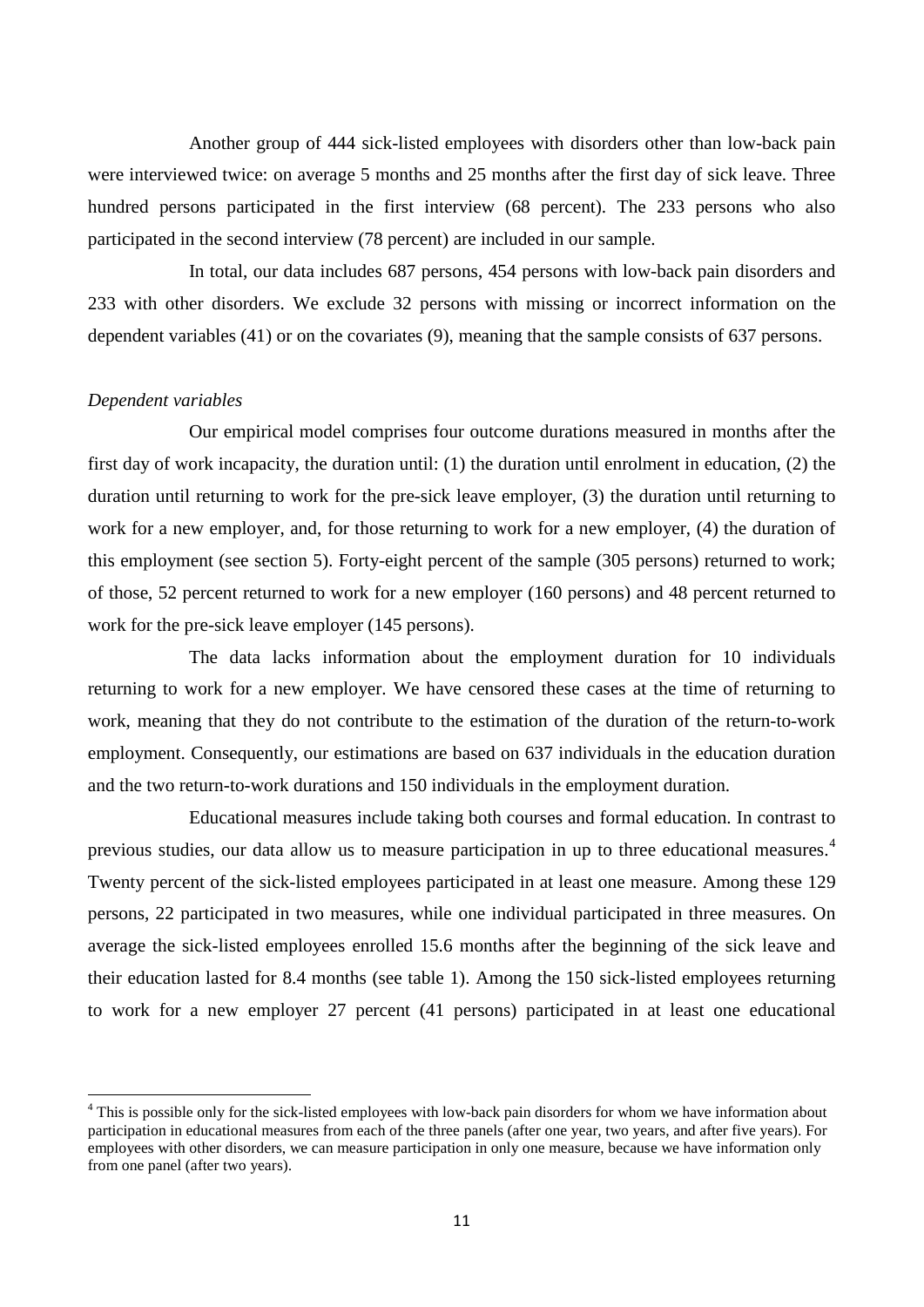measure. On average these individuals enrolled 13.5 months after the beginning of the sick leave, and the education lasted 7.3 months.

As previously noted, educational measures are likely to give rise to two diverse effects: a lock-in effect that reduces the probability of returning to work during treatment and a positive post-treatment effect. To capture both effects, we use two time-varying covariates. One covariate is set to 1 during participation in education and 0 during periods without education and captures the lock-in effect. Another covariate is 0 until the first educational measure ends and equals 1 until the sick-listed employee either returns to work or enrols in a second measure and this variable captures the post-treatment effect. The covariate equals 0 during participation in a second measure and becomes 1 again when the measure ends.

#### *Explanatory variables*

<u>.</u>

The data includes one health indicator and information about the individuals' socioeconomic characteristics. All the covariates are measured at the first interview. The socio-economic characteristics are gender, age, cohabitation status, educational attainment, seniority in the pre-sick leave job and years of employment experience before the sick leave. Educational attainment and employment experience can be considered as proxies for general human capital, whereas seniority can be considered as a proxy for company-specific human capital. Our health measure is a dummy indicator of the sick-leave disorder, equalling 1 for individuals with low-back pain and 0 for persons with other disorders. $5$ 

To assess the municipalities' use of vocational rehabilitation, we estimate whether the number of vocational rehabilitation beneficiaries in each of the 24 municipalities is bigger or smaller than the average for the 275 Danish municipalities. We define the outcome variable as the ratio of adult inhabitants (in the sick-listed employee's municipality of residence) who received vocational rehabilitation benefit in 1996. To adjust for structural conditions that may influence the demand for vocational rehabilitation, we include covariates measuring the ratio of inhabitants receiving social assistance<sup>[6](#page-13-1)</sup>, the ratio of owned residences, and the ratio of apartments with four rooms.<sup>[7](#page-13-2)</sup> The OLS regression yields an  $\mathbb{R}^2$  value of 0.24 (results are not shown) (see table 1 for descriptive statistics of the covariate). From this OLS regression we use the exponential of the

<span id="page-13-0"></span> $<sup>5</sup>$  In addition, we have information about self-rated pain intensity (measured on a scale from 1 to 10). This variable does</sup> not significantly affect the employment duration after returning to work for a new employer, and it affects the magnitude of other explanatory variables. Therefore, we have excluded pain intensity from our analysis.

<span id="page-13-1"></span> $\frac{6}{7}$  In addition to sick-listed employees, social assistance beneficiaries can enter the vocational rehabilitation program.  $\frac{7}{7}$  The regression is based on data from Statistics Denmark (Danmarks Statistiks Datab

<span id="page-13-2"></span>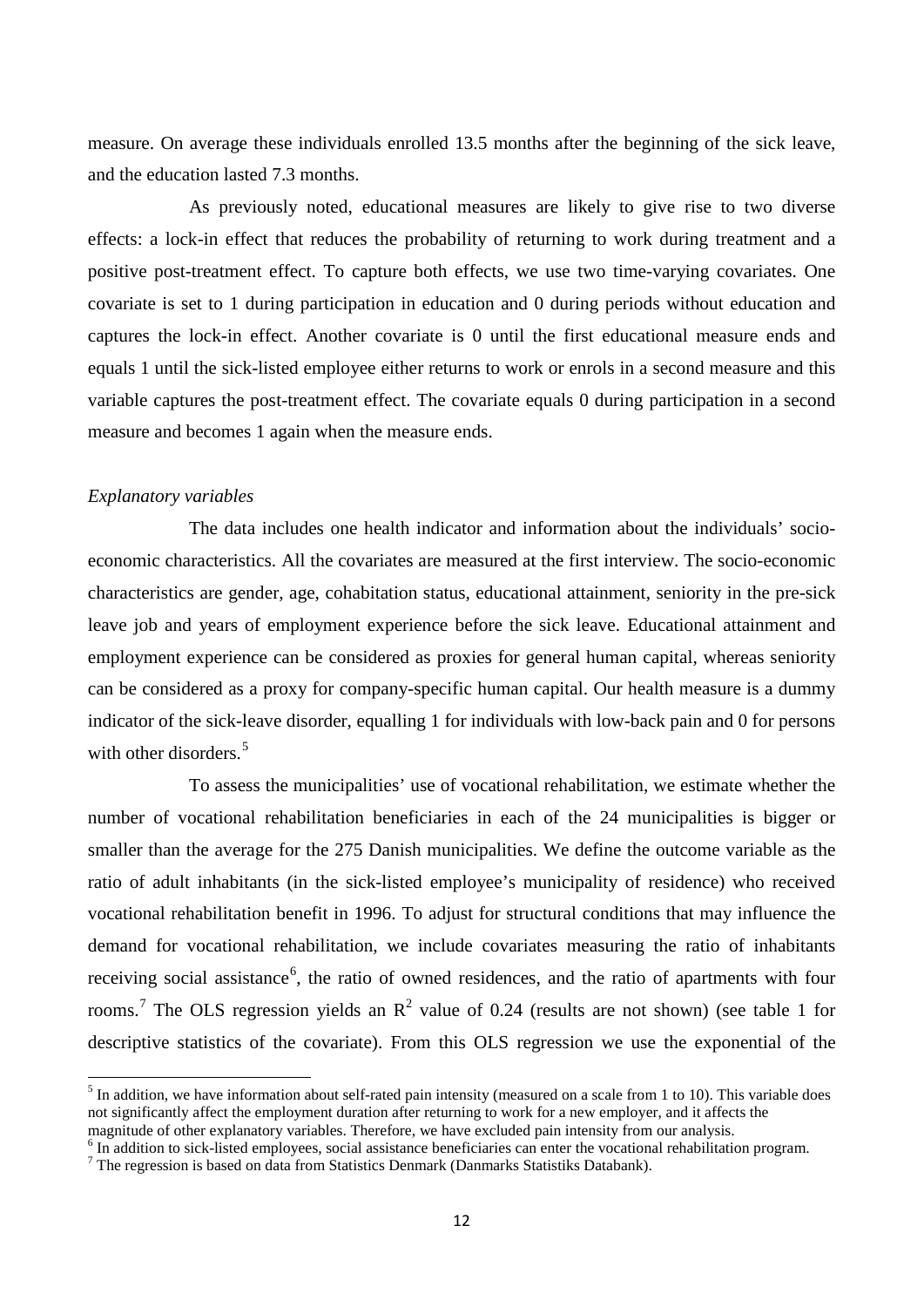standardised residuals to construct an explanatory (instrumental) variable that affects the sick-listed employees' probability of participating in an educational measure.

Finally, to adjust for the impact of demand-side conditions, we include the lagged regional unemployment rate as a time-varying covariate.<sup>[8](#page-14-0)</sup> The unemployment level may affect both the sick-listed employees' probability of returning to work for a new employer and the municipalities' tendency to establish vocational rehabilitation. Consequently, the assumptions underlying the IV method may potentially be violated if the unemployment rate is not included in the analysis.

Our estimation of the employment duration is based on 150 sick-listed employees who returned to work for a new employer. To increase the efficiency of our estimations, we include only covariates that are significant at a 25 percent significance level in the equation for the employment duration (in the other three durations we include all covariates).

Table 1 shows descriptive statistics for the 637 long-term sick-listed employees, and Table 2 shows descriptive statistics for the 150 sick-listed employees who returned to work for a new employer.

<<<<<<<< Table 1 and 2 about here >>>>>>>>

<u>.</u>

From Table 1 we see that sick-listed employees participating in education are younger, have less seniority in the pre-sick leave job, are more often sick-listed with low-back pain disorders, and are more often living in regions with a low unemployment rate than sick-listed employees who do not participate in education. Among sick-listed employees returning to work for a new employer, Table 2 shows that individuals participating in education are more often better educated, have longer seniority, are more often sick-listed with low-back pain disorders, and are more often living in regions with a low unemployment rate than sick-listed employees who do not participate in education. If these characteristics also affect the probability of returning to work for a new employer and/or the probability of ending this employment, we must include them in our estimations to avoid bias in the estimated effects of education.

<span id="page-14-0"></span><sup>&</sup>lt;sup>8</sup> The covariate is based on information about the regional unemployment rate. The average of the unemployment rate in the two quarters before the beginning of a sick leave period is allowed to affect the probability of returning to work during the first 12 months of the sick leave. Similarly, the unemployment rate during the second year of a sick leave is calculated as the average of the unemployment rates in the two quarters before the beginning of the second year, etc.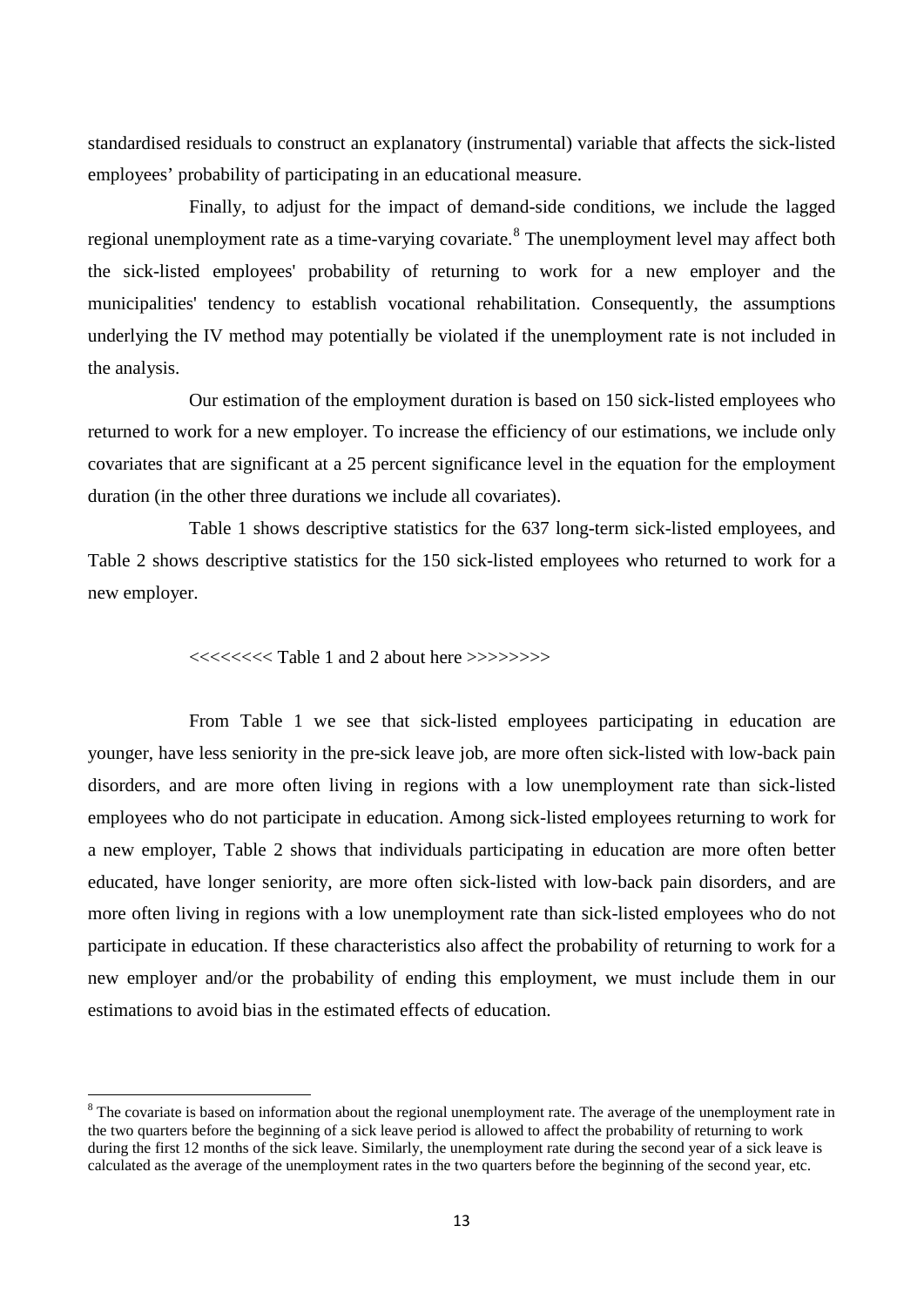Figures 1 and 2 show unadjusted hazard rates to education and to first returning to work for the pre-sick leave employer and for a new employer, respectively.

<<<<<<<Figure 1 and 2 about here>>>>>>>

The transition to an educational measure peaks around 15 months after the first day of the sick leave. As most of our sample began their sick leave mid-year, this peak may indicate that admission to education often takes place yearly at specific dates in the autumn.

Figure 2 shows that returning to work for the pre-sick leave employer predominantly happens early in the observation period: the hazard rate peaks six months after the beginning of the sick leave. Thereafter the hazard rate decreases, and after 20 months it is virtually zero. The hazard rate of returning to work for a new employer peaks after nine to thirteen months after the beginning of the sick leave. However, in contrast to the pre-sick-leave-employer hazard rate, this rate remains at a fairly high level during most of the observation period.

Giving an initial rough descriptive assessment of how participation in education affects the sick-listed employees employment duration after they return to work for a new employer, Figure 3 shows the unadjusted hazard rate out of the return-to-work employment separately for sick-listed employees who participated in education and for those who did not.

<<<<<<<Figure 3 about here>>>>>>>

The hazard rate has a constant level during the first four or five months for both groups. While remaining at a relatively high level for individuals who did not participate in an educational measure, the hazard rate decreases after the fourth month for individuals who participated in education. In other words, the graphic assessment indicates that educational measures may reducing the hazard rate (thereby increase the employment duration) after returning to work for a new employer. The graphs do not adjust for observed and unobserved differences between individuals who participated in education and those who did not. Consequently, the graphs may show a biased effect.

#### **6. Findings**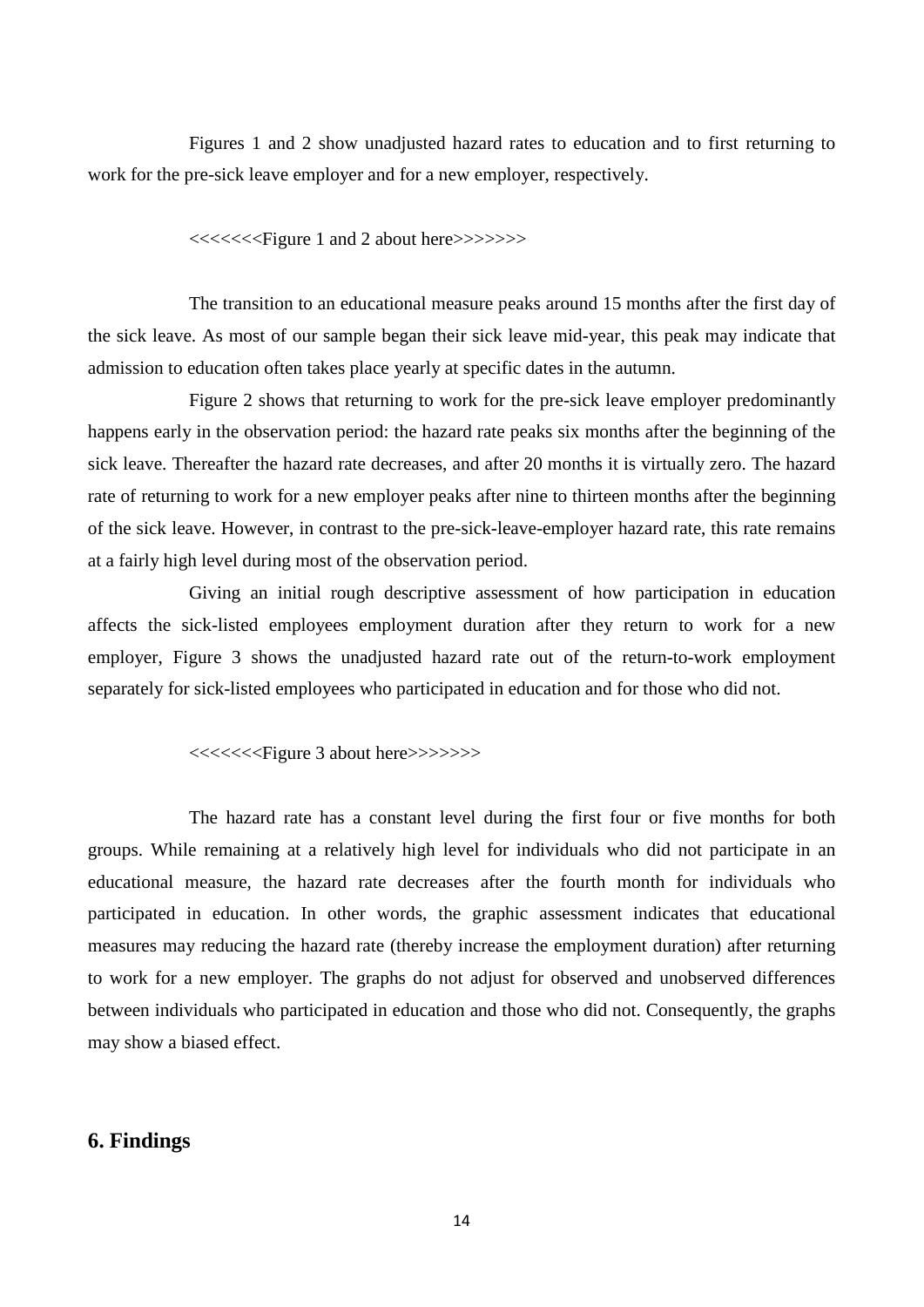Table 3 shows the results of the hazard rate model described in section 4 (table A.1 in the appendix shows the results of a similar model without random effects). The coefficients in column (1) cover the sick-listed employees' transition to an educational measure, and the coefficients in column (2) and (3) cover the transition to a new employer and to the pre-sick leave employer, respectively. Finally, the coefficients in column (4) cover the transition out of the returnto-work employment for employees returning to work for a new employer.

#### <<<<<<<<<<<< Table 3 about here >>>>>>>>>>

#### *Transition to education*

Age and seniority in the pre-sick leave job significantly influence the probability of participating in an educational measure. Young employees with little seniority have an above average probability of participating in education. The impact of the random effects supports the assumption that sick-listed employees who are unable to return to work for the pre-sick leave employer often participate in education. Thus the coefficients of the random effects show that a group consisting of 63 percent of the sick-listed employees have a high probability of participating in education, a low probability of returning to work for the pre-sick leave employer, and a high probability of returning to work for a new employer.

#### *Transition to work for a new employer*

Education has a negative effect on the probability of returning to work for a new employer. The lock-in effect is negative, meaning that during enrolment the participants have a significantly lower probability of returning to work than sick-listed employees who are not enrolled in education. This time-varying covariate has a coefficient of -2.693 and a p-value of 0.000. Moreover, the coefficient of the covariate measuring the effect of ending education is negative but insignificant, i.e. the coefficient of the covariate is -0,404 with a p-value of 0.371.

As expected, we find that age has a negative and highly significant effect on the probability of returning to work for a new employer. Similarly, we find that the measures of general human capital in terms of educational attainment and previous labour market experience have a positive effect, i.e. sick-listed employees with much experience and post-secondary education have a high probability of returning to work. In contrast, the effect of company specific human capital in terms of seniority in the pre-sick leave job is negative. This effect may indicate that sick-listed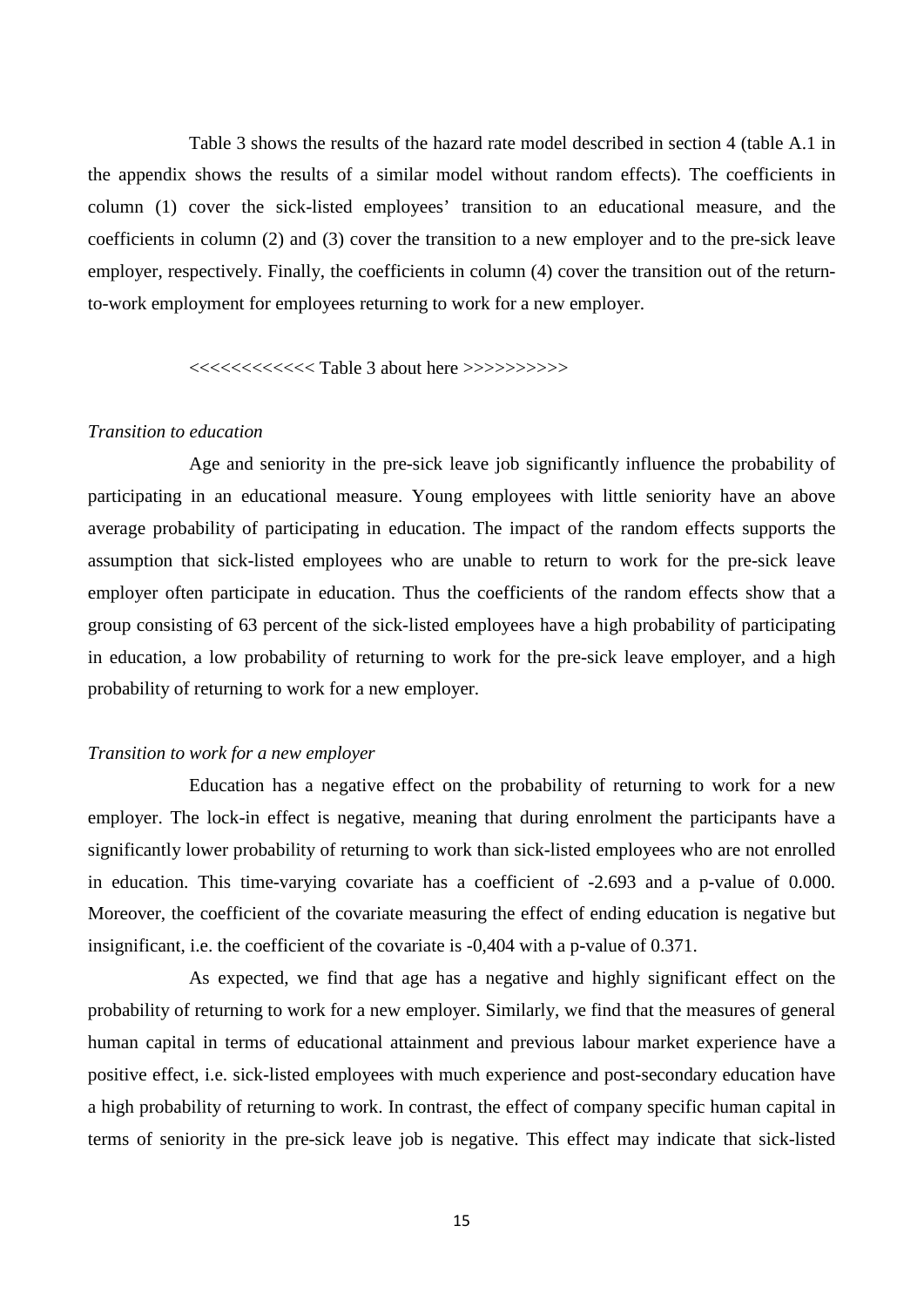employees with long tenure have high demands for job content and wage level, which in turn reduce their chance of finding new employment. Moreover, the negative effect of seniority may also indicate that company specific human capital is of little or no relevance in jobs with a different content from the pre-sick leave job. We also find that females have a lower probability than males of returning to work for a new employer. The covariates measuring cohabitation status, low-back pain disorder, and the unemployment level do not significantly influence the probability of returning to work for a new employer.

#### *Transition to work for the pre-sick leave employer*

Many of the covariates have the same impact on the sick-listed employees' probability of returning to work for the pre-sick leave employer as they have on the probability of returning to work for a new employer. That is, age has a negative effect, and educational attainment and previous labour market experience have a positive effect, whereas cohabitation status and the unemployment level have no effect. In contrast to the results for returning to work for a new employer, seniority has a positive effect on the probability of returning to work for the pre-sick leave employer, indicating that company specific human capital is important for work retention.

A priori, one could expect that general employment experience would only affect the chance of returning to work for a new employer. However, employment experience also has a positive effect on the probability of returning to work for the pre-sick leave employer. This finding may indicate that our measure of previous labour market experience captures not only general experience but also company-specific human capital.

#### *Transition out of employment*

Our analysis suggests that participation in education has no significant effect on sicklisted employees' employment duration after they returned to work for a new employer. Thus the coefficient of the covariate measuring the termination of the education measure is -0.181 with a pvalue of 0.660. In other words, the analysis suggests that educational measures have no significant long-term employment effects.

While sick-listed employees with a post-secondary education and lot of employment experience have a high probability of returning to work for a new employer, employees with these characteristics also have a high probability of ending their employment again. This finding may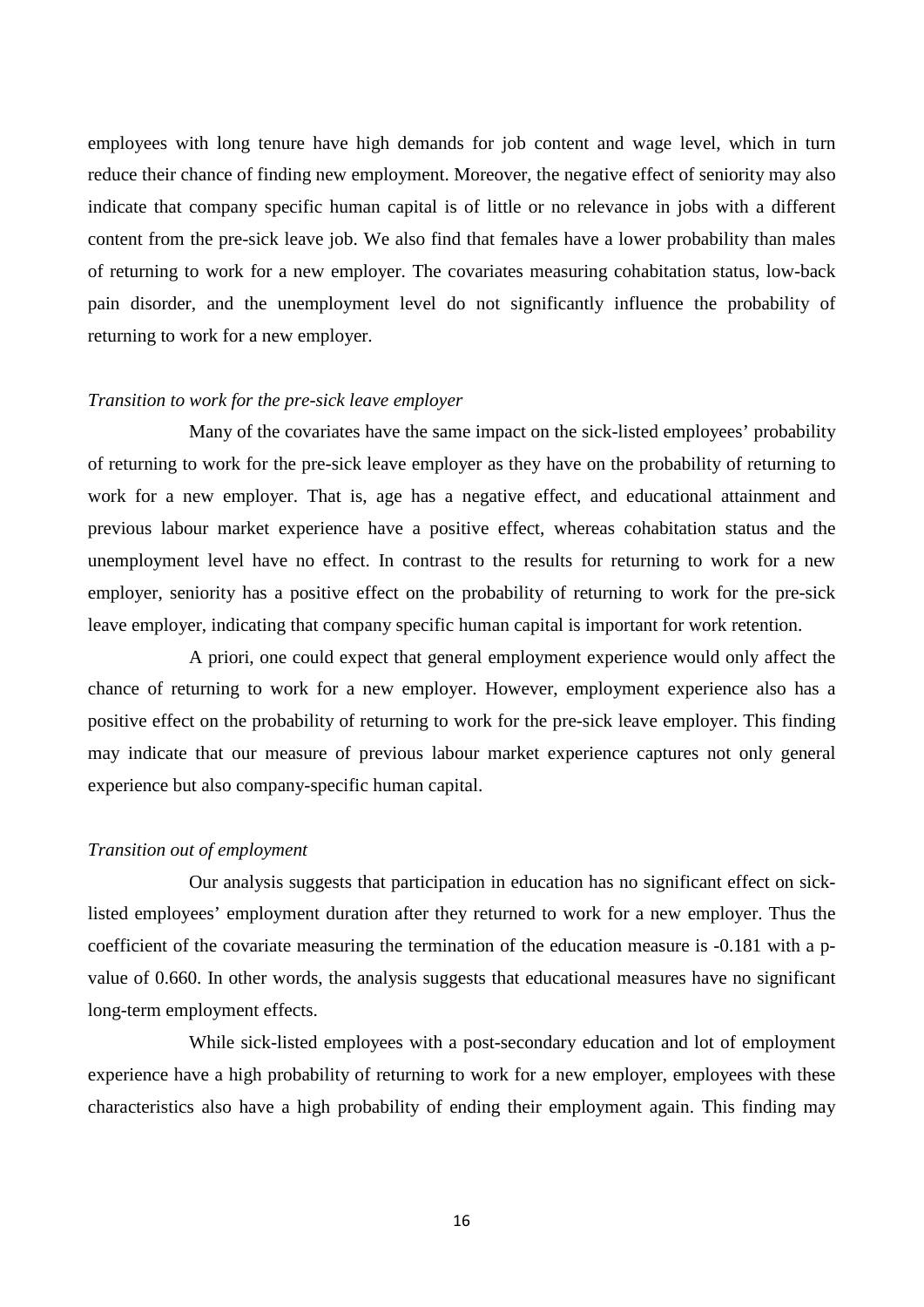indicate that it is difficult for highly specialised employees to find a job matching their qualifications and job demands.

#### *The influence of unobserved heterogeneity*

Unobserved characteristics influence the estimated employment effects of educational measures. The coefficients of the random effects in Table 3 indicate that a group of sick-listed employees often participating in education has a high probability of returning to work for a new employer and a low probability of ending this new employment (i.e. a long employment duration). Consequently, without adjustment for unobserved heterogeneity, we would overestimate the employment effects of educational measures. Thus the hazard rate model with random effects shows that the effect of having completed education is insignificant, whereas this effect is positive and significant in the model without random effects, i.e. the coefficient is 0.686 with a p-value of 0.002. Similarly, the coefficient of the effect of having completed an educational measure is smaller in the model with random effects (-0.181) than in the model without random effects (-0.414).

#### *Robustness check*

While the comparison of the model with and without random effects show that unobserved characteristics influence the estimated employment effects, we cannot be sure that our specification of unobserved heterogeneity (with two mass points, cf. Section 4) takes sufficiently account of unobserved heterogeneity. A more flexible specification of the unobserved heterogeneity, with more mass points included in the model, could possible provide a better adjustment for the influence of unobserved characteristics. However, with only 150 individuals returning to work for a new employer, we were unable to estimate a model with three mass points.

To assess whether our model with two mass points provides a sufficiently adjustment unobserved characteristics, we have re-estimated the model in Table 3 with the duration until returning to work for a new employer included in the equation for the employment duration. We expect that the return-to-work duration is a good proxy for both observed and unobserved characteristics that affect the sick-listed employee's labour market resources. Therefore, we expect that the coefficient of the return-to-work duration is bigger in a model without random effects than in our model with two mass points. The data supports this assumption (see table A.2 in the appendix).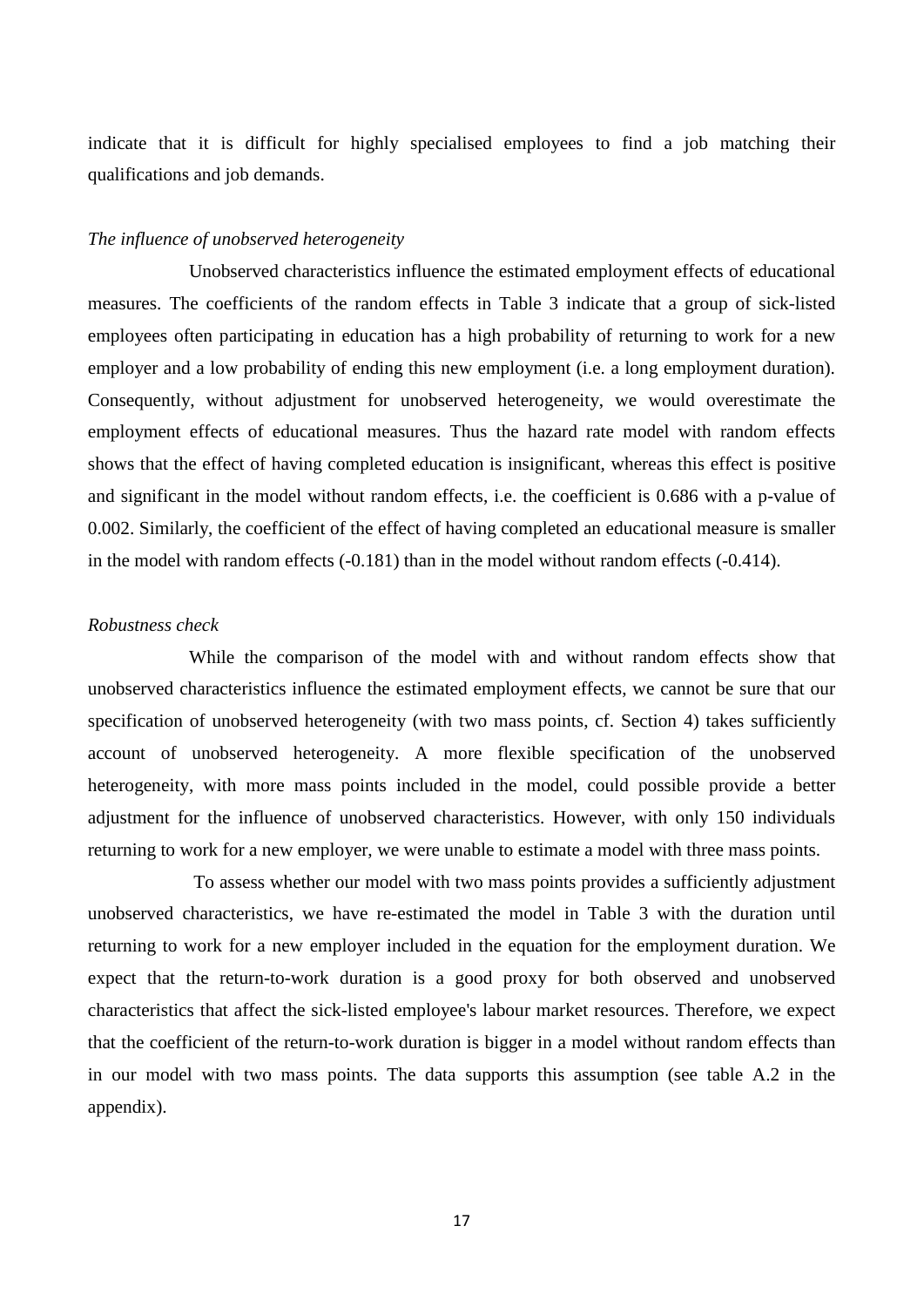While the coefficient of the return-to-work duration is 0.182 in a model without random effects, it is 0.011 in the model with two mass points. This reduction in the magnitude of the coefficient suggests that our model with two mass points reduces the bias from unobserved characteristics. However, the return-to-work duration is insignificant in both models, with a p-value of 0.199 in the model without random effects and a p-value of 0.548 in the model with random effects. The insignificance of the return-to-work duration in both models may suggest that only little unobserved heterogeneity exists among the sick-listed employees who return to work for a new employer. The p-value of 0.548 in the random-effects model also suggests that there is only little unobserved heterogeneity that the model does not take into account.

#### **7. Conclusions**

Previous studies have found that vocational rehabilitation in terms of education has a limited employment effect at best. We test the hypothesis that educational measures have positive long-term employment effects. This hypothesis suggests that the negative findings of previous studies could be caused by a too-short observation period. Therefore, in contrast to previous studies, we measure the employment effect by both a return-to-work measure and a measure of the subsequent employment duration. Using panel data of 637 long-term sick-listed employees, we estimate a random effects hazards rate model with four durations: (1) the duration until participation in an educational measure, (2) the duration until returning to work for the pre-sick leave employer, (3) the duration until returning to work for a new employer, and (4) the duration of the employment after returning to work for a new employer.

Our findings do not support the existence of a long-run employment effect of educational measures. First, we find that educational measures have a negative effect on returning to work. Thus educational measures have a negative lock-in effect that reduces the probability of returning to work for a new employer during participation in education and a negative and insignificant effect of having ended education. Second, participation in education does not affect the duration of the employment spell following a return to work for a new employer. In other words, the analysis does not support the hypothesis that educational measures have short-term employment effects, nor does it support the hypothesis that the measures have a significant long-term employment effect.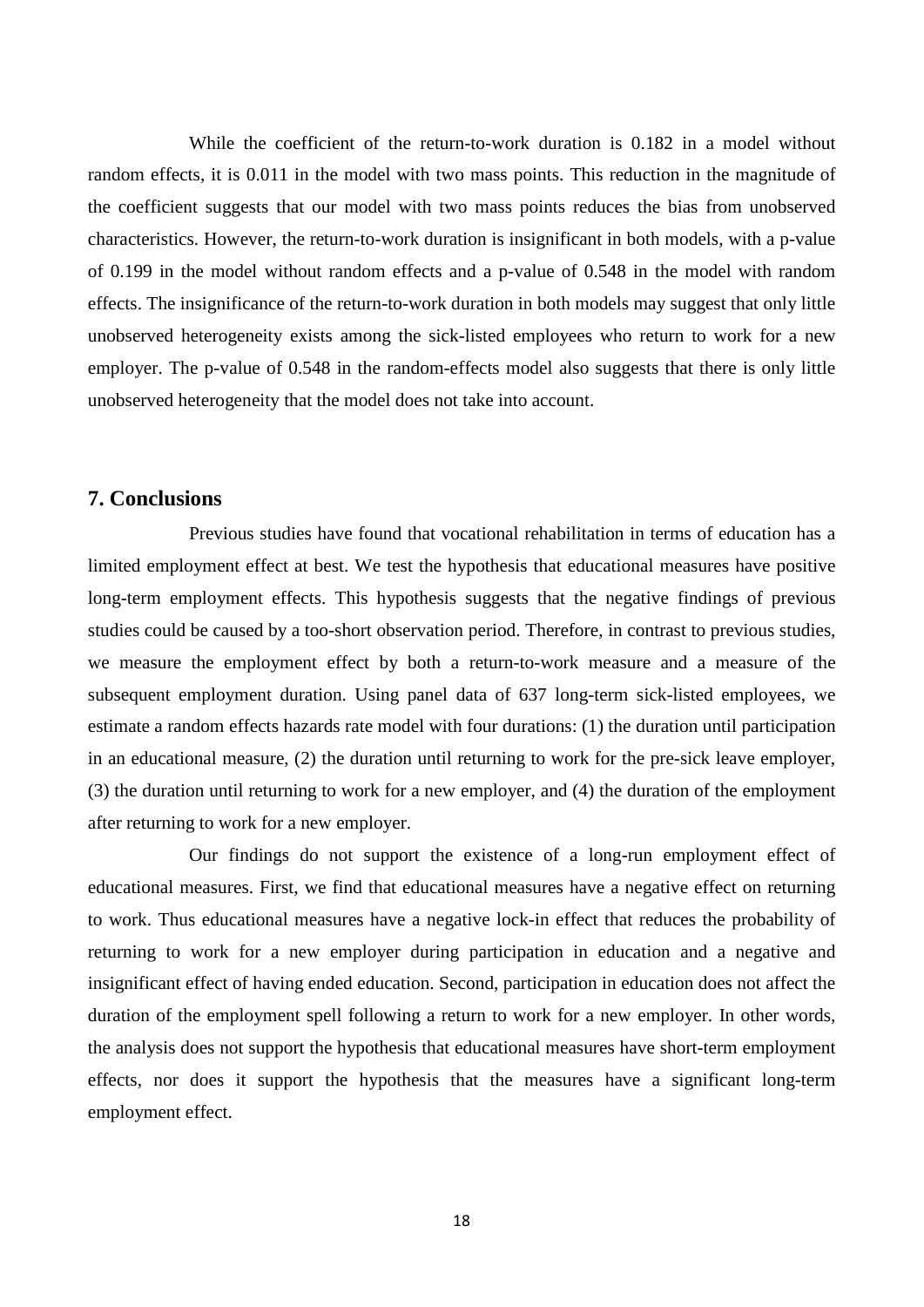This study benefited from panel data with detailed information about participation in up to three educational measures, return-to-work durations, and subsequent employment durations. While this information allowed us to perform an assessment of both short-term and long-term employment effects of educational measures, the study also has some shortcomings. The small sample size, with only 150 individuals returning to work for a new employer, reduces the precision of the estimated employment-duration effect of education. Furthermore, with a small sample we were unable to study whether certain types of educational measures yield positive effects (and other measures yield negative effects), and whether education is effective for some groups of sick-listed employees (but not for other groups). Therefore, future studies may benefit from a larger data set.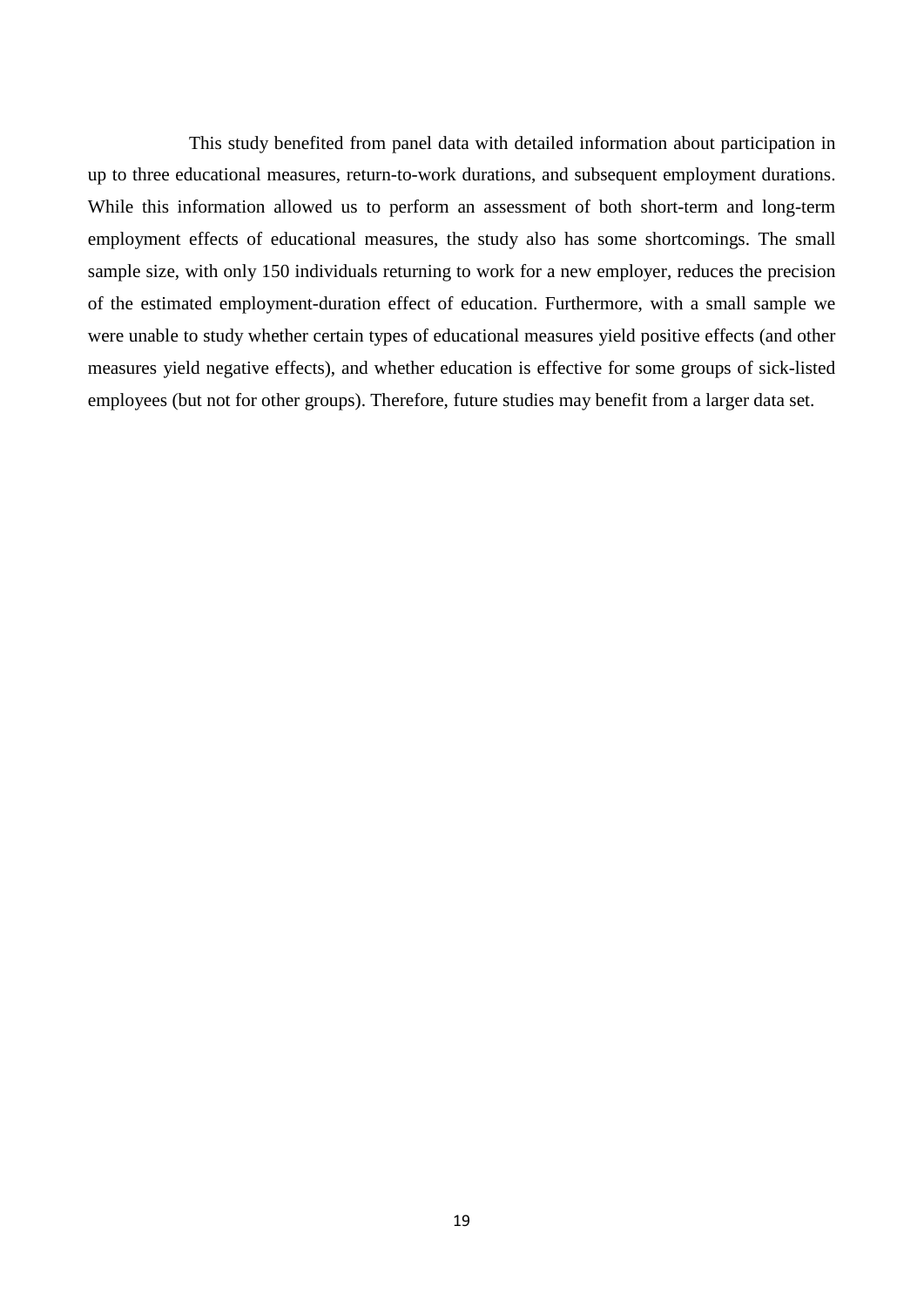#### **Acknowledgements**

This work was funded by the Danish Council for Independent Research for Social Sciences (grant number 09-062122), the Danish National Centre for Social Research, and the School of Education, Aarhus University.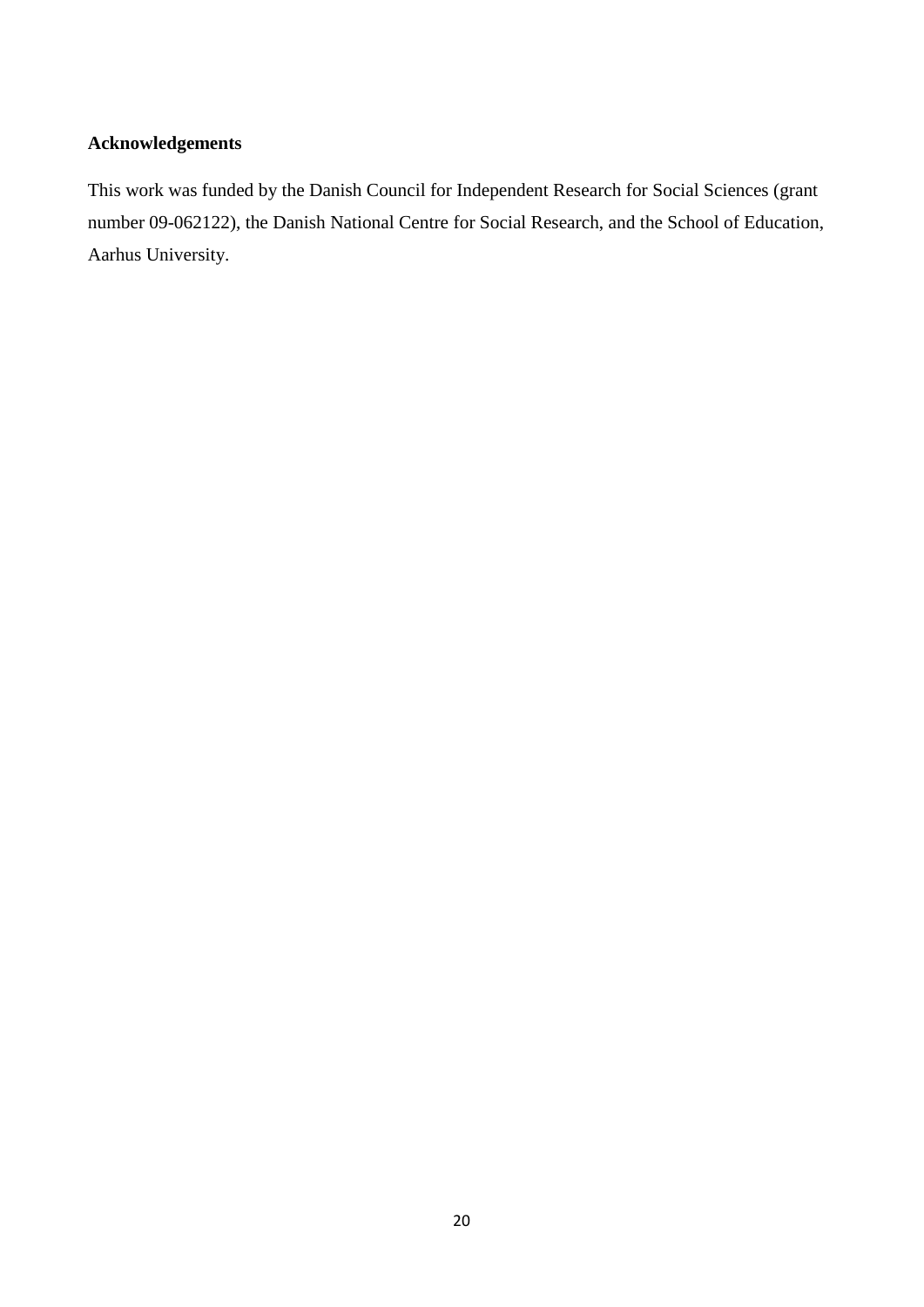#### **Literature**

Aakvik, A., Heckman, J.J., Vytlacil, E.J., 2005. Estimating treatment effects for discrete outcomes when responses to treatment vary: an application to Norwegian vocational rehabilitation programs. *Journal of Econometrics***,** 125(1-2)

Allingham, R., Hyatt, D., 1995. *Measuring the impact of vocational rehabilitation on the probability of post-injury return to work* in Thomason, T, Chaykowski, R. (ed.): Research in Workers' Compensation, Kingston: Queen's University, p.158-180.

Berkowitz, M. et al., 1988. *Measuring the Efficiency of Public Programs. Costs and Benefits in Rehabilitation*. Temple Univeristy Press: Philadelphia.

Butler, R.J., Johnson, W.G., Baldwin, M.L., 1995. Managing work disability: Why first return to work is not a measure success. *Industrial Labor and Relations Review*, vol. 48(3): pp. 452-469.

Dean, D. H., Dolan, R. C., 1991. Assessing the Role of Vocational Rehabilitation in Disability Policy. *Journal of Policy Analysis and Management*, vol. 10, no. 4: 568-587.

Dean, D. H., Dolan, R. C., Schmidt, R.M., 1999. Evaluating the Vocational Rehabilitation Program Using Longitudinal Data. Evidence for a Quasiexperimental Research Design. *Evaluation Review*, vol. 23, no. 2, pp. 162-189.

Frölich, M., Heshmati, A., Lechner, M., 2004. A Microeconometric Evaluation of Rehabilitation of Long-term Sickness in Sweden. *Journal of Applied Econometrics*, vol. 19, no. 3: pp. 375-396.

Gibbs, W.E., 1990. Alternative Measures to Evaluate the Impact of Vocational Rehabilitation Services. *Rehabilitation Counseling Bulletin,* vol. 34, no. 1, pp. 33-43.

Han, A., Hausman J., 1990. Flexible parametric estimation of duration and competing risk models, *Journal of Applied Econometrics*, 5: 1-28.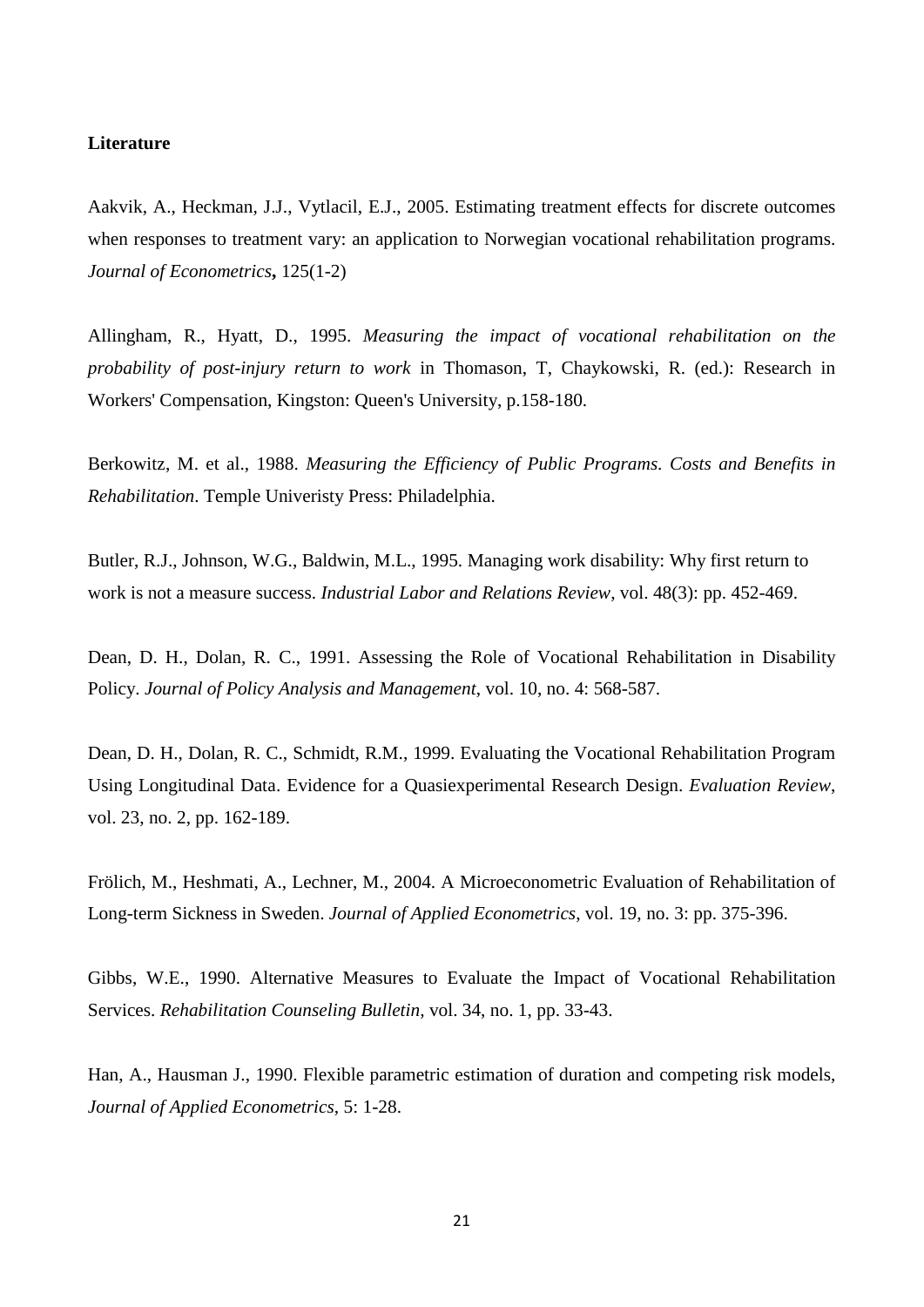Heckman, J.J., LaLonde, R.J., Smith, J.A. 1999. *The Econometrics of Active Labor Programs*, in: Ashenfelter, O. and Card, D. (Eds.), Handbook of labor economics, vol. 3A. Elsevier: Amsterdam, pp. 1865-2097.

Heckman J, Singer B (1984) A Method for Minimizing the Impact of Distributional Assumptions in Econometric Models for Duration, Econometrica 52: 271-320

Hennessey, J.C., Muller, S.L., 1995. The Effect of Vocational Rehabilitation and Work Incentives on Helping Disabled-Worker Beneficiary Back to Work. *Social Security Bulletin*. vol. 58, no. 1.

Heshmati, A., Engström, L.G., 2001. *Estimating the effects of vocational rehabilitation programs in Sweden*, in: Lechner, M., Pfeiffer, F. (eds.), Econometric Evaluation of Labour Market Policies. ZEW Economics Studies 13. Physica-Verlag: New York, pp. 183-210.

Høgelund, J., Holm, A., 2005. *Returning the Long-Term Sick-Listed to Work: The Effects of Educational Measures and Employer Separations*, in: Saunders, P. (eds.): Social Security and the Welfare to Work Transition. International Studies on Social Security, volume Ten, pp. 211-238. Aldershot: Ashgate.

Høgelund, J., Holm, A., 2009. *Why do Educational Measures not Improve Disabled Employees' Employment Chances?* Paper presented at the European Society of Populations Economics 2009 conference in Seville, June.

LaLonde, R.J., 1995. The Promise of Public Sector-Sponsored Training Programmes. *Journal of Economic Perspectives* 9, 149-168.

Lewis, D.R., Johnson, D.R., Chen, T., Erickson, R.N., 1992. The use and reporting of benefit-cost analyses by state vocational rehabilitation agencies. *Evaluation review*, vol. 16, no. 3, pp. 266-287.

van den Berg, G. J. (2001). Duration Models: Specification, Identification and Multiple Durations, in: J. J. Heckman and E. Leamer, Handbook of econometrics, vol. 5K.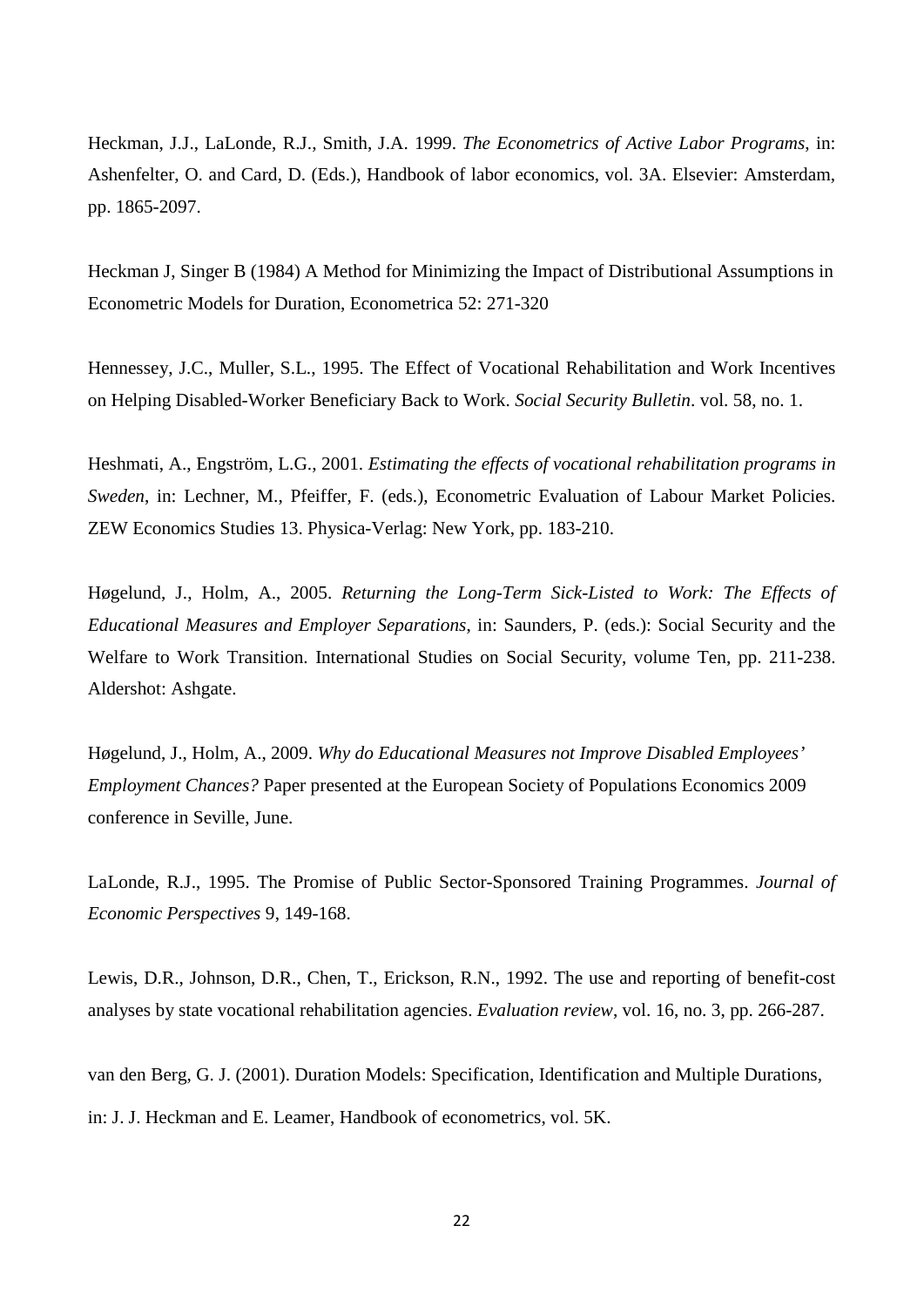van den Berg GJ, Holm A, van Ours JC (2002) Do stepping stone jobs exist? Early career paths in the medical profession, Journal of Population Economics 15: 647-665

Wood, G.R., Morrison, D.L., 1997. Vocational Rehabilitation Programmes: A Financial Appraisal. *Safety Science*, Vol. 25, no. 1-3, pp. 247-260.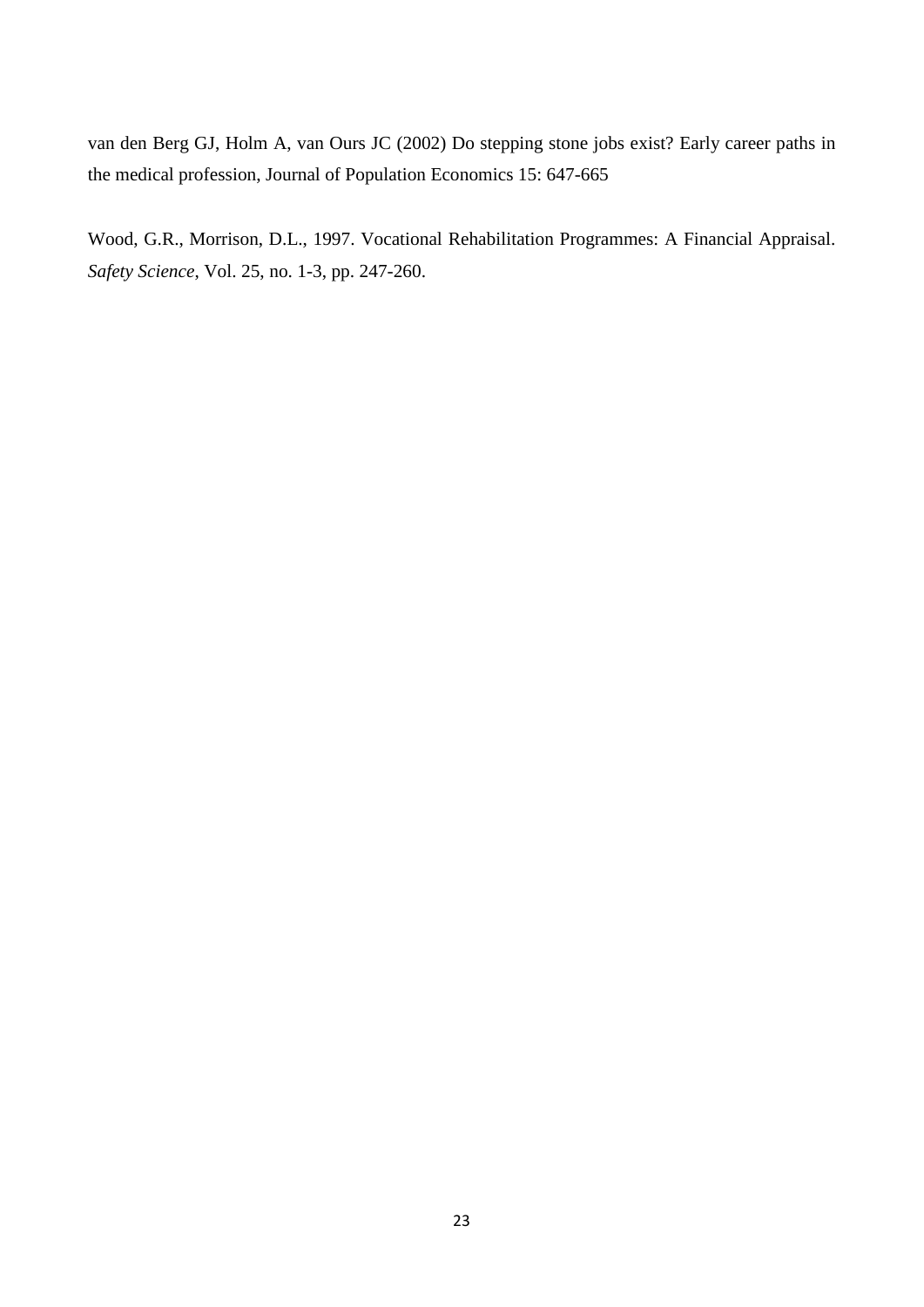|                                                              | Participated in education<br>$(n=161)$ |         | Did not participate in |         |  |
|--------------------------------------------------------------|----------------------------------------|---------|------------------------|---------|--|
|                                                              |                                        |         | education $(n=476)$    |         |  |
|                                                              | Mean                                   | Std.dev | Mean                   | Std.dev |  |
| Female $(yes=1)$ *                                           | 0.634                                  | 0.483   | 0.557                  | 0.497   |  |
| Age***                                                       | 37.441                                 | 9.366   | 40.286                 | 9.760   |  |
| Living with spouse $(yes=1)$                                 | 0.714                                  | 0.453   | 0.662                  | 0.474   |  |
| <b>Educational attainment</b>                                |                                        |         |                        |         |  |
| Primary <sup>a</sup> (yes=1)                                 | 0.416                                  | 0.494   | 0.412                  | 0.493   |  |
| Secondary <sup>a</sup> (yes=1)                               | 0.379                                  | 0.487   | 0.353                  | 0.478   |  |
| Post-secondary <sup>a</sup> (yes=1)                          | 0.205                                  | 0.405   | 0.235                  | 0.425   |  |
| Seniority (measured in months)**                             | 65.935                                 | 72.854  | 86.483                 | 93.709  |  |
| Number of years employed prior to the sick leave***          | 15.137                                 | 8.991   | 18.095                 | 9.739   |  |
| Low-back pain disorder (yes=1)***                            | 0.789                                  | 0.409   | 0.630                  | 0.483   |  |
| Unemployment rate, 1-12 months***                            | 11.888                                 | 2.580   | 12.682                 | 2.841   |  |
| Unemployment rate, 12-24 months***                           | 10.161                                 | 2.324   | 10.903                 | 2.584   |  |
| Unemployment rate, 24-36 months***                           | 9.211                                  | 2.090   | 9.882                  | 2.340   |  |
| Unemployment rate, 36-48 months***                           | 7.567                                  | 1.845   | 8.151                  | 2.057   |  |
| Unemployment rate, 48 months and more***                     | 6.252                                  | 1.379   | 6.607                  | 1.503   |  |
| Number of months until start of (first) educational measure  | 15.640                                 | 11.365  |                        |         |  |
| Duration of educational (measured in months)                 | 8.398                                  | 9.810   | $-$                    |         |  |
| Returning to work for pre-sick leave employer (yes= $1$ )*** | 0.037                                  | 0.190   | 0.292                  | 0.455   |  |
| Returning to work for a new employer (yes=1)                 | 0.261                                  | 0.440   | 0.248                  | 0.432   |  |

#### **Table 1** Descriptive statistics (n=637).

<sup>a</sup> Primary education covers the compulsory school period, i.e. nine years of basic school, and other preparatory schooling such as high school. Secondary education in Denmark includes all 'terminal' educations, i.e. preparing the students for entry directly into working life (e.g. carpenter education), except university degrees. Post-secondary education includes all types of university degrees.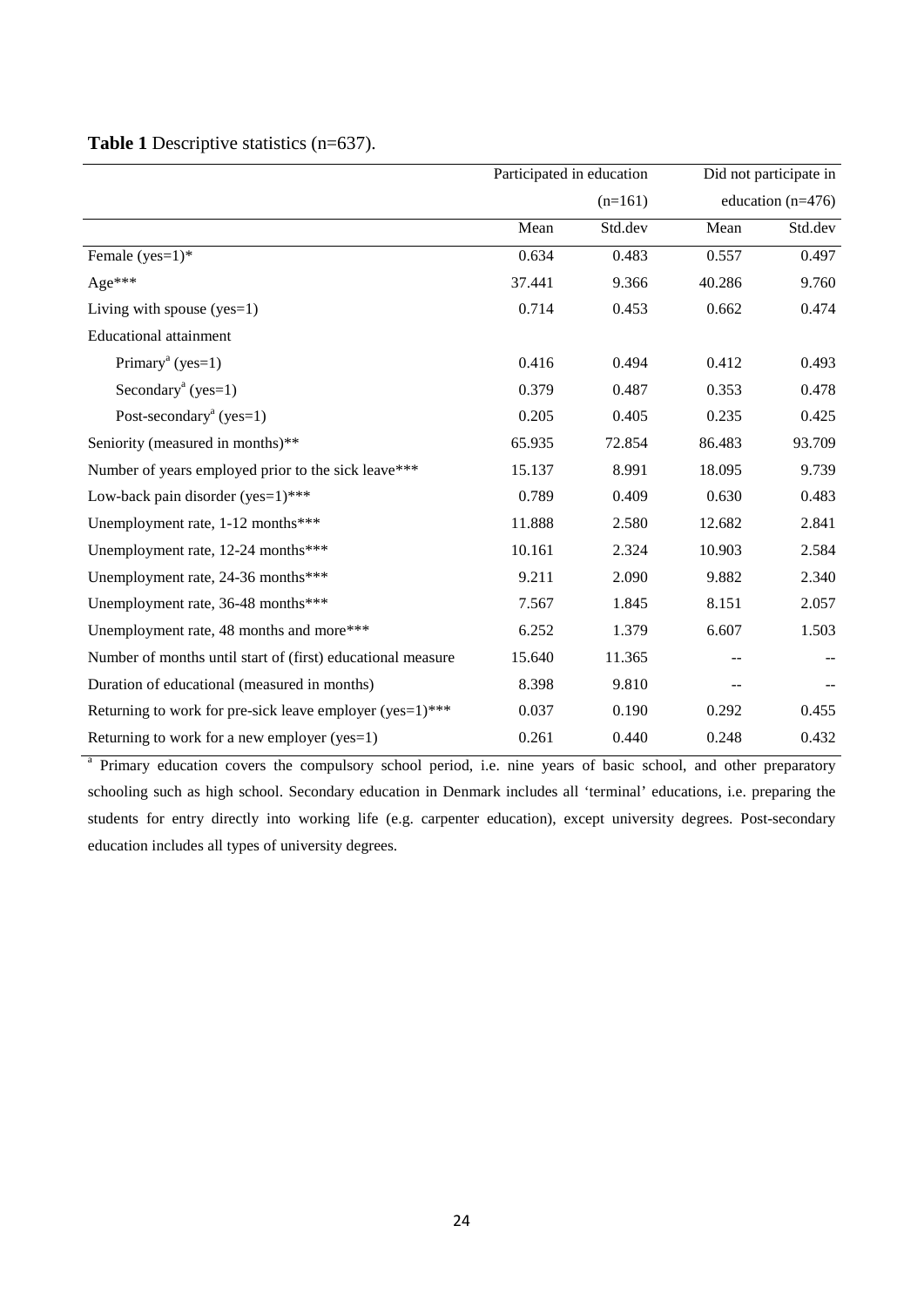|                                                             | Participated in education |         | Did not participate in |                     |  |
|-------------------------------------------------------------|---------------------------|---------|------------------------|---------------------|--|
|                                                             | $(n=41)$                  |         |                        | education $(n=109)$ |  |
|                                                             | Mean                      | Std.dev | Mean                   | Std.dev             |  |
| Female (yes=1)                                              | 0.610                     | 0.494   | 0.523                  | 0.502               |  |
| Age                                                         | 36.951                    | 10.351  | 36.954                 | 10.255              |  |
| Living with spouse $(yes=1)$                                | 0.732                     | 0.449   | 0.642                  | 0.482               |  |
| <b>Educational attainment</b>                               |                           |         |                        |                     |  |
| Primary <sup>a</sup> (yes=1)                                | 0.366                     | 0.488   | 0.367                  | 0.484               |  |
| Secondary <sup>a</sup> (yes= $1$ )*                         | 0.463                     | 0.505   | 0.312                  | 0.465               |  |
| Post-secondary <sup>a</sup> (yes= $1$ )*                    | 0.171                     | 0.381   | 0.321                  | 0.469               |  |
| Seniority (measured in months)**                            | 62.723                    | 65.572  | 36.161                 | 48.364              |  |
| Number of years employed prior to the sick leave            | 15.220                    | 10.177  | 15.220                 | 10.116              |  |
| Low-back pain disorder (yes=1)***                           | 0.854                     | 0.358   | 0.615                  | 0.489               |  |
| Unemployment rate, 1-12 months*                             | 11.768                    | 2.527   | 12.667                 | 2.912               |  |
| Unemployment rate, 12-24 months*                            | 10.010                    | 2.243   | 10.850                 | 2.680               |  |
| Unemployment rate, 24-36 months*                            | 9.087                     | 1.978   | 9.813                  | 2.443               |  |
| Unemployment rate, 36-48 months                             | 7.511                     | 1.700   | 8.117                  | 2.232               |  |
| Unemployment rate, 48 months and more                       | 6.196                     | 1.358   | 6.547                  | 1.778               |  |
| Number of months until start of (first) educational measure | 13.512                    | 6.882   | --                     |                     |  |
| Duration of educational (measured in months)                | 7.341                     | 8.896   |                        |                     |  |

| <b>Table 2</b> Descriptive statistics for sick-listed returning to work for a new employer $(n=150)$ |  |
|------------------------------------------------------------------------------------------------------|--|
|                                                                                                      |  |

<sup>a</sup> Primary education covers the compulsory school period, i.e. nine years of basic school, and other preparatory schooling such as high school. Secondary education in Denmark includes all 'terminal' educations, i.e. preparing the students for entry directly into working life (e.g. carpenter education), except university degrees. Post-secondary education includes all types of university degrees.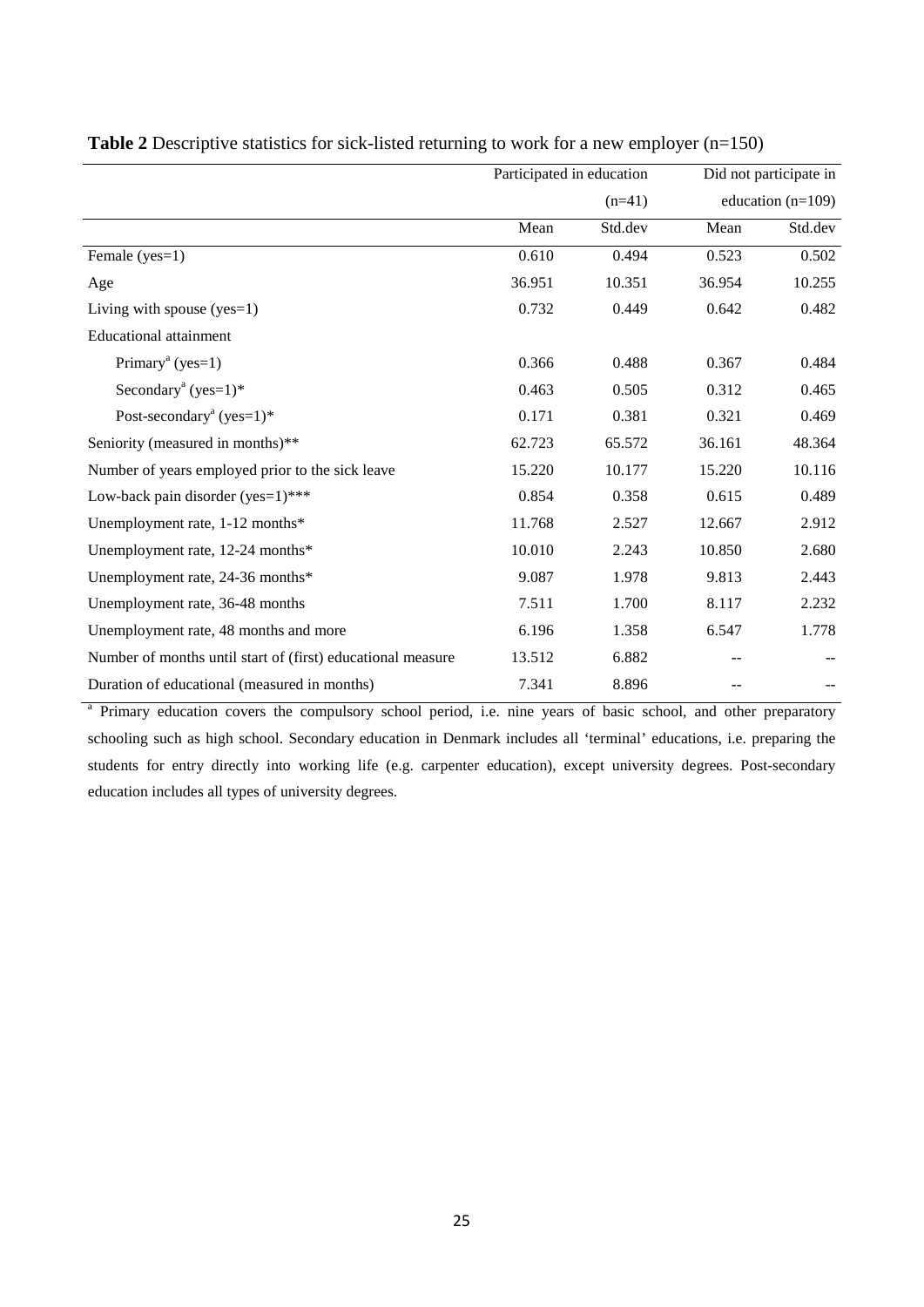|                                                | (1) Participation in an   | (2) Returning to work for       | (3) Returning to work for   | (4) Ending employment  |  |
|------------------------------------------------|---------------------------|---------------------------------|-----------------------------|------------------------|--|
|                                                | educational measure       | a new employer                  | the pre-sick leave employer | for new employer       |  |
| Enrolment in an educational measure (yes=1)    | -- --                     | $-2.693$ $(0.629)$ ***          |                             | -- --                  |  |
| Completed an educational measure (yes=1)       |                           | $-0.404$ $(0.451)$              |                             | $-0.181$ $(0.410)$     |  |
| Municipalities' vocational rehabilitation      |                           |                                 |                             |                        |  |
| tendency                                       | $0.030$ $(0.010)$ ***     |                                 |                             |                        |  |
| Female (yes=1)                                 | $0.161$ $(0.234)$         | $-0.391$ $(0.201)$ <sup>*</sup> | $-0.108$ $(0.204)$          |                        |  |
| Age                                            | $-0.068$ $(0.027)$ **     | $-0.081$ $(0.027)$ ***          | $-0.094$ $(0.027)$ ***      | $-0.070$ $(0.047)$     |  |
| Living with spouse $(yes=1)$                   | $0.178$ $(0.229)$         | $0.136$ $(0.194)$               | $-0.138$ $(0.209)$          |                        |  |
| <b>Educational attainment</b>                  |                           |                                 |                             |                        |  |
| Secondary (yes=1)                              | $0.287$ $(0.241)$         | $-0.075$ $(0.214)$              | $0.511 (0.221)$ **          |                        |  |
| Post-secondary (yes=1)                         | $0.247$ $(0.296)$         | $0.512$ $(0.242)$ **            | $0.756$ $(0.249)$ ***       | $0.777$ $(0.284)$ ***  |  |
| Seniority (measured in months) <sup>1)</sup>   | $-0.565$ $(0.171)$ ***    | $(0.205)$ ***<br>$-0.991$       | $0.453$ $(0.123)$ ***       |                        |  |
| Number of years employed before the sick leave | $0.015$ $(0.028)$         | $0.066$ $(0.027)$ **            | $0.062$ $(0.027)$ **        | $0.079$ $(0.048)*$     |  |
| Low-back pain disorder (yes=1)                 | $0.254$ $(0.385)$         | $-0.061$ $(0.310)$              | $-0.049$<br>(0.305)         |                        |  |
| Unemployment level                             | $-0.043$ $(0.055)$        | $0.006$ $(0.051)$               | $0.075$ $(0.049)$           |                        |  |
| Baseline, period 2                             | $0.999(0.249)$ ***        | 0.643<br>$(0.249)$ ***          | (0.235)<br>0.073            | $-0.226$ $(0.294)$     |  |
| Baseline, period 3                             | $(0.281)$ ***<br>2.422    | 0.647<br>(0.391)                | $-0.535$ $(0.241)$ **       | $-1.158$ $(0.336)$ *** |  |
| Baseline, period 4                             | $1.822 \quad (0.326)$ *** | $0.132$ $(0.510)$               | $-2.170$ $(0.276)$ ***      |                        |  |
| Constant                                       | $-1.530(1.182)$           | $-1.142$ $(1.117)$              | $-3.774$ $(1.524)$ **       | $-2.176$ $(1.102)$ **  |  |
| Random effects                                 | $-3.013$ $(0.329)$ ***    | $-1.670$ $(0.660)**$            | $2.716$ $(1.189)$ **        | $0.721$ $(0.574)$      |  |
| Fraction of observations with random effect    | 0.628                     |                                 |                             |                        |  |

#### **Table 3 Random effects hazard rate model (n=637).**

Note: The equations, (1)-(4), are estimated simultaneously. Baseline dummies in (1): Reference: 1-7 months after beginning of sick leave, period 2: 8-12 months after, period 3: 13-16 months after, period 4: 17+ months after. Baseline dummies in (2): Reference: 3-7 months after beginning of sick leave, period 2: 8-12 months after, period 3: 13-21 months after, period 4: 21+ months after. Baseline dummies in (3): Reference: 3-4 months after beginning of sick leave, period 2: 5-6 months after,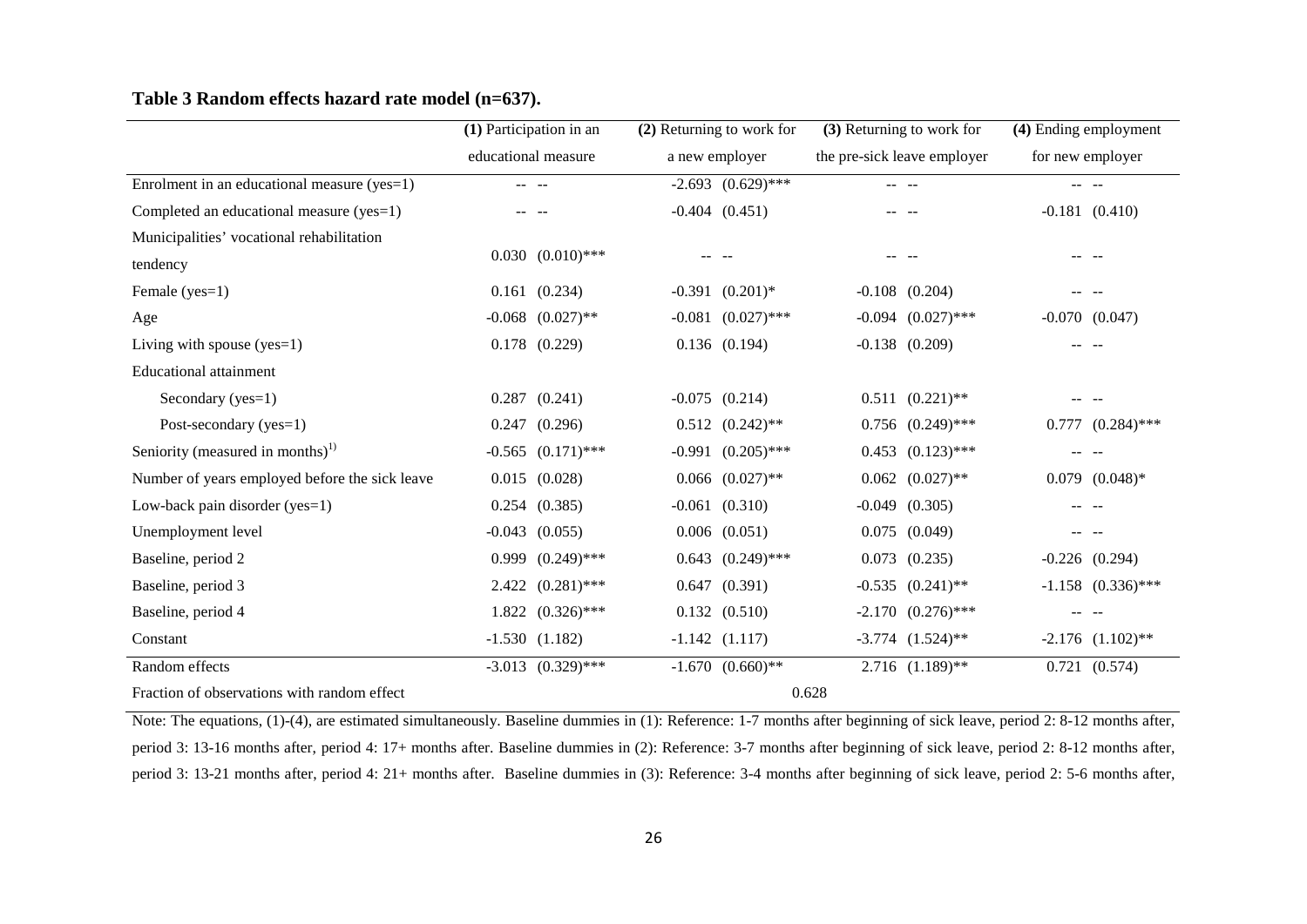period 3: 7-10 months after, period 4: 11+ months after. Baseline dummies in equation (4): Reference: 1-4 months after return to work, period 2: 5-11 months after, period 3: 11+ months after. Standard errors are between brackets. Significance levels: \*\*\* significant at 1%, \*\* significant at 5%, \* significant at 10%. 1): Estimate multiplied by 100.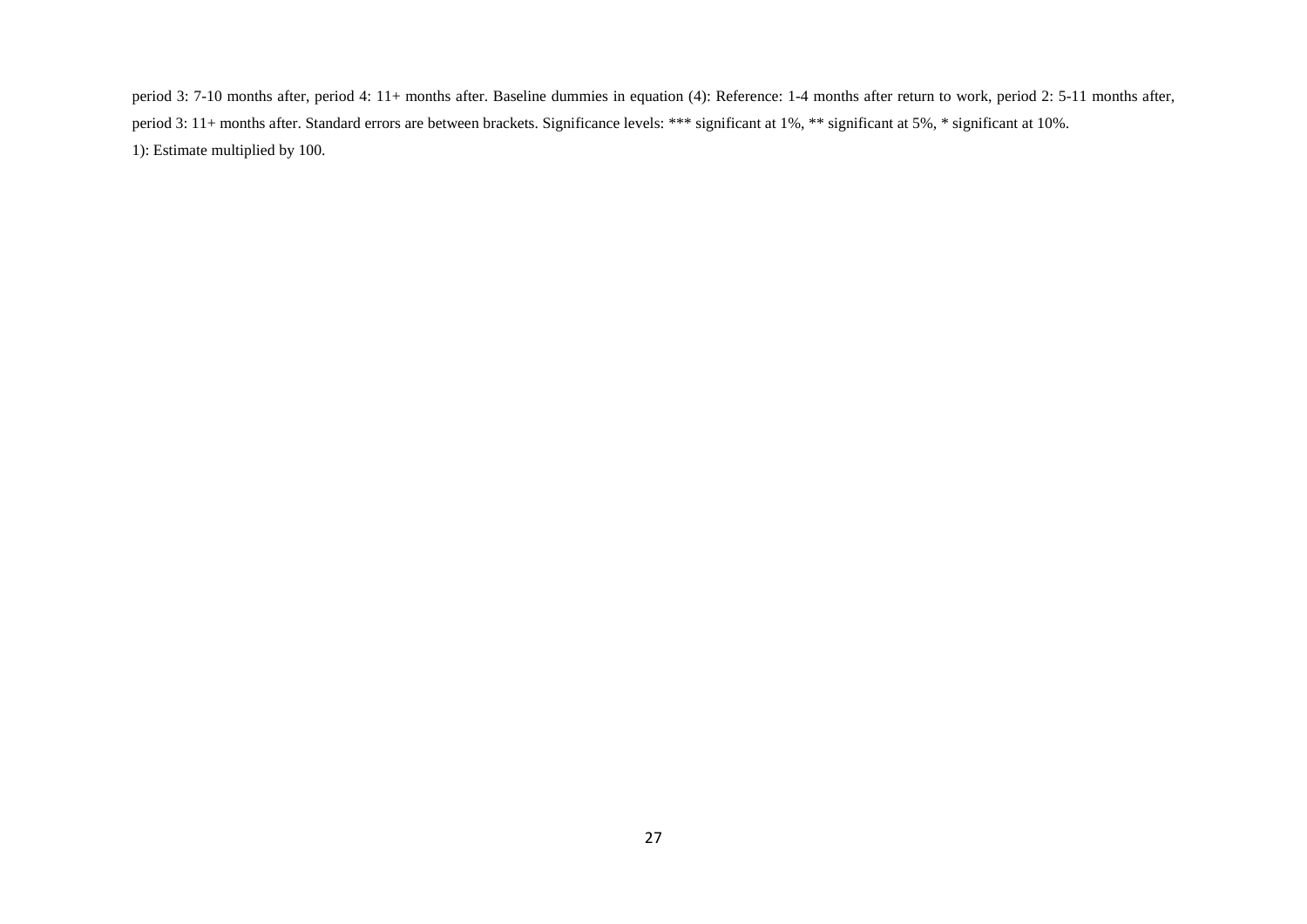#### **Appendix**

#### **Table A.1 Hazard rate model without random effects (n=637).**

|                                                | (1) Participation in an |                        | (2) Returning to work for |                        | (3) Returning to work for |                             | (4) Ending employment |                        |
|------------------------------------------------|-------------------------|------------------------|---------------------------|------------------------|---------------------------|-----------------------------|-----------------------|------------------------|
|                                                | educational measure     |                        |                           | a new employer         |                           | the pre-sick leave employer | for new employer      |                        |
| Enrolment in an educational measure (yes=1)    | -- --                   |                        |                           | $-1.665$ $(0.517)$ *** |                           |                             |                       |                        |
| Completed an educational measure (yes=1)       |                         |                        |                           | $0.686$ $(0.227)$ ***  |                           |                             |                       | $-0.414$ $(0.337)$     |
| Municipalities' vocational rehabilitation      |                         |                        |                           |                        |                           |                             |                       |                        |
| tendency                                       |                         | $0.013$ $(0.007)*$     |                           |                        |                           |                             |                       |                        |
| Female (yes=1)                                 |                         | $0.105$ $(0.171)$      |                           | $-0.388$ $(0.177)$ **  |                           | $-0.083$ $(0.186)$          |                       |                        |
| Age                                            |                         | $-0.056$ $(0.019)$ *** |                           | $-0.074$ $(0.024)$ *** |                           | $-0.080$ $(0.025)$ ***      |                       | $-0.068$ $(0.045)$     |
| Living with spouse $(yes=1)$                   |                         | $0.077$ $(0.172)$      |                           | 0.090 (0.174)          |                           | $-0.077$ $(0.186)$          |                       |                        |
| <b>Educational attainment</b>                  |                         |                        |                           |                        |                           |                             |                       |                        |
| Secondary (yes=1)                              |                         | $0.391$ $(0.173)$ **   |                           | $-0.015$ $(0.193)$     |                           | $0.438$ $(0.205)$ **        |                       |                        |
| Post-secondary (yes=1)                         |                         | 0.110(0.211)           |                           | $0.497 (0.210)$ **     |                           | $0.648$ $(0.227)$ ***       |                       | $0.786$ $(0.274)$ ***  |
| Seniority (measured in months) <sup>1)</sup>   |                         | $-0.169$ $(0.113)$     |                           | $-0.754$ $(0.155)$ *** |                           | $0.377$ $(0.105)$ ***       |                       |                        |
| Number of years employed before the sick leave |                         | $0.014$ $(0.020)$      |                           | $0.060$ $(0.024)$ **   |                           | $0.054$ $(0.026)$ **        |                       | $0.070$ $(0.045)$      |
| Low-back pain disorder (yes=1)                 |                         | 0.410(0.286)           | $-0.063$                  | (0.284)                |                           | $-0.074$ $(0.285)$          |                       |                        |
| Unemployment level                             |                         | $-0.013$ $(0.042)$     | 0.011                     | (0.048)                |                           | $0.007$ $(0.046)$           |                       |                        |
| Baseline, period 2                             |                         | $0.850$ $(0.240)$ ***  |                           | $0.485$ $(0.230)$ **   |                           | $0.026$ $(0.232)$           |                       | $-0.254$ $(0.290)$     |
| Baseline, period 3                             |                         | $1.792 (0.238)$ ***    |                           | $0.124$ $(0.257)$      |                           | $-0.613$ $(0.236)$ ***      |                       | $-1.208$ $(0.324)$ *** |
| Baseline, period 4                             |                         | $0.660$ $(0.250)$ ***  |                           | $-0.582$ $(0.316)*$    |                           | $-2.262$ $(0.267)$ ***      |                       |                        |
| Constant                                       |                         | $-3.336$ $(0.862)$ *** |                           | $-2.166$ $(0.971)$ **  |                           | $-1.789$ $(0.979)*$         |                       | $-1.798$ $(1.014)*$    |

Note: The equations, (1)-(4), are estimated simultaneously. Baseline dummies in (1): Reference: 1-7 months after beginning of sick leave, period 2: 8-12 months after, period 3: 13-16 months after, period 4: 17+ months after. Baseline dummies in (2): Reference: 3-7 months after beginning of sick leave, period 2: 8-12 months after, period 3: 13-21 months after, period 4: 21+ months after. Baseline dummies in (3): Reference: 3-4 months after beginning of sick leave, period 2: 5-6 months after, period 3: 7-10 months after, period 4: 11+ months after. Baseline dummies in equation (4): Reference: 1-4 months after return to work, period 2: 5-11 months after, period 3: 11+ months after. Standard errors are between brackets. Significance levels: \*\*\* significant at 1%, \*\* significant at 5%, \* significant at 10%.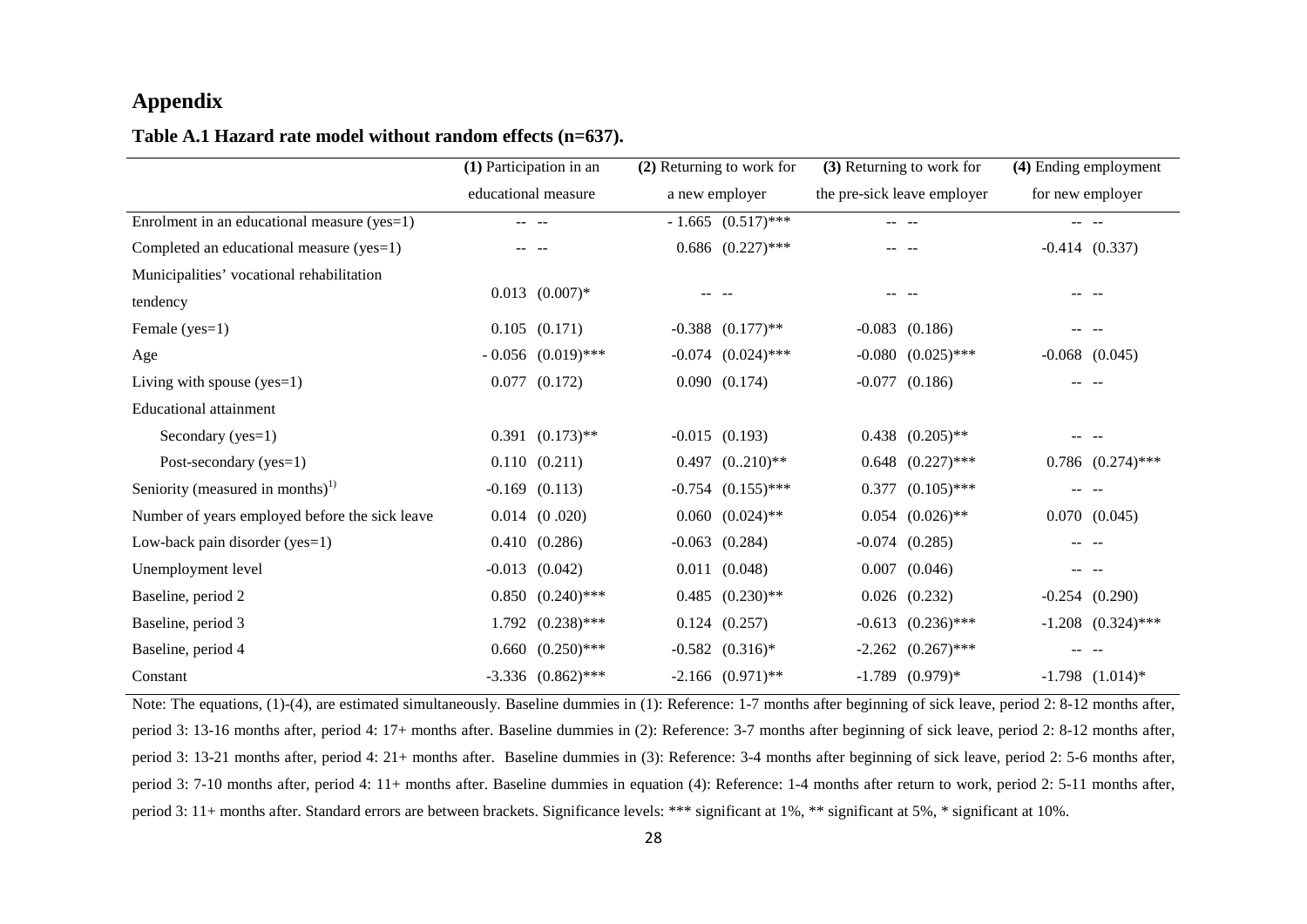1): Estimate multiplied by 100.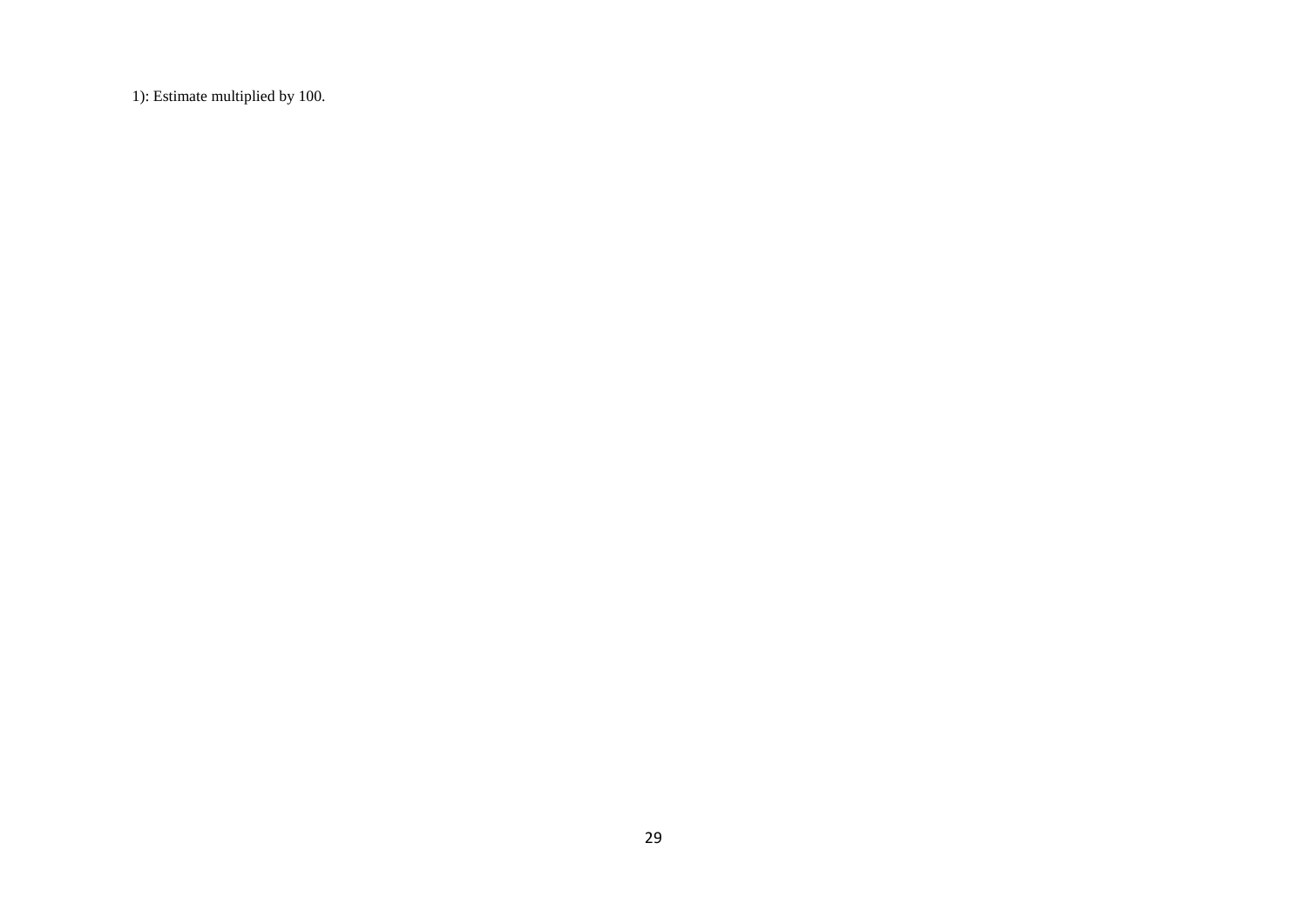**Table A.2 Hazard rate models with and without random effects. Time to returning to work included in the equation of ending the employment (n=637).** 

|                                                               | Model without random effects | Model with random effects |  |  |
|---------------------------------------------------------------|------------------------------|---------------------------|--|--|
|                                                               | Ending employment            | Ending employment         |  |  |
|                                                               | for new employer             | for new employer          |  |  |
| Time until returning to work for a new employer <sup>1)</sup> | $0.182$ $(0.141)$            | $0.011$ $(0.018)$         |  |  |
| Completed an educational measure ( $yes=1$ )                  | $-0.784$ $(0.452)*$          | $-0.486$ $(0.664)$        |  |  |
| Age                                                           | $-0.069$ $(0.044)$           | $-0.069$ $(0.046)$        |  |  |
| Educational attainment                                        |                              |                           |  |  |
| Post-secondary $(yes=1)$                                      | $0.792$ $(0.274)$ ***        | $0.779$ $(0.278)$ ***     |  |  |
| Number of years employed before the sick leave                | $0.073$ $(0.045)$            | $0.077$ $(0.046)*$        |  |  |
| Baseline, period 2                                            | $-0.234(0.291)$              | $-0.231$ $(0.292)$        |  |  |
| Baseline, period 3                                            | $-1.148$ $(0.328)$ ***       | $-1.154$ $(0.329)$ ***    |  |  |
| Constant                                                      | $-2.062$ $(1.038)$ **        | $-2.203$ $(1.086)$ **     |  |  |

Note: In the model with random the equation of ending employment for a new employer is simultaneously estimated with equations for enrolment in education, returning to work for the pre-sick leave employer, and of returning to work for a new employer. Estimates of these equations are not shown. Baseline dummies: Reference: 1-4 months after return to work, period 2: 5-11 months after, period 3: 11+ months after. Standard errors are between brackets. Significance levels: \*\*\* significant at 1%, \*\* significant at 5%, \* significant at 10%.

1): Estimate multiplied by 10.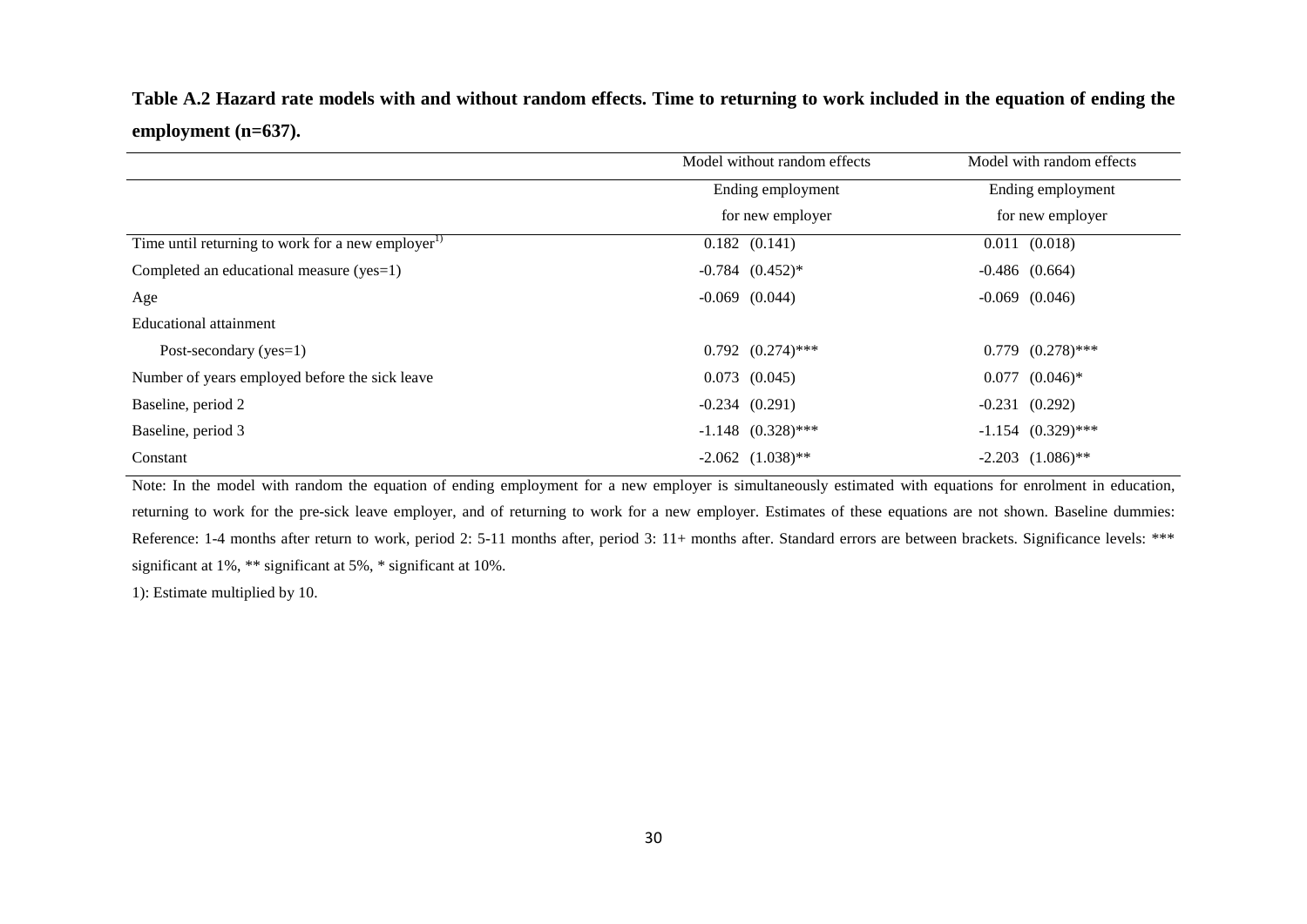

Fig. 1: Hazard rate to educational measures



Fig. 2: Hazard rate of returning to work.